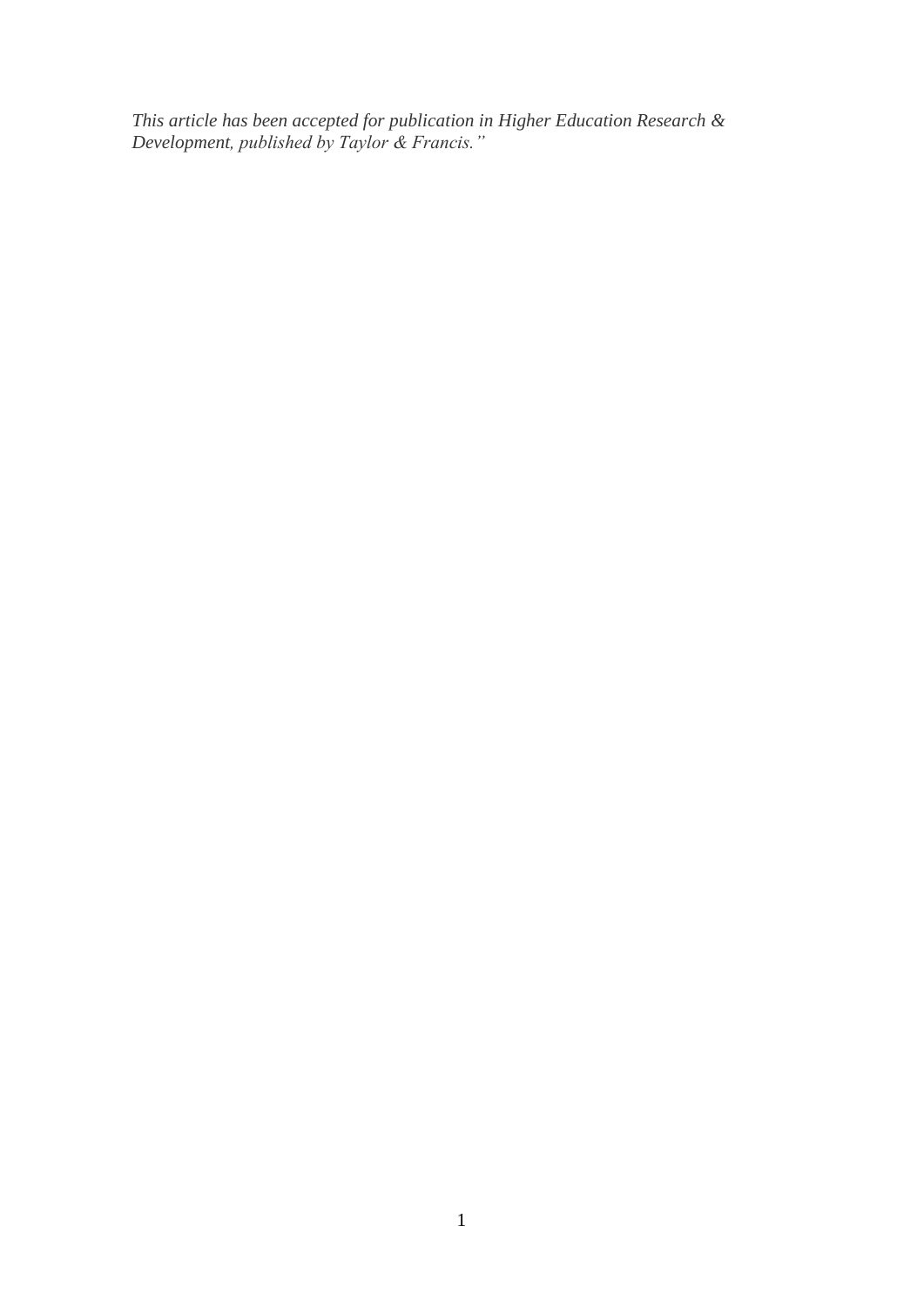# **I don't need peer support: effective tutoring in blended learning environments for part-time, adult learners**

### Andrew Youde

*Department of Education and Community Studies, The University of Huddersfield, Huddersfield, United Kingdom*

Corresponding author: Email a.youde@hud.ac.uk

Andrew Youde is the Acting Head of Department (Education and Community Studies) at The University of Huddersfield. His research interests include online tutors and tutoring, adult learners, emotional intelligence, and blended and distance learning environments.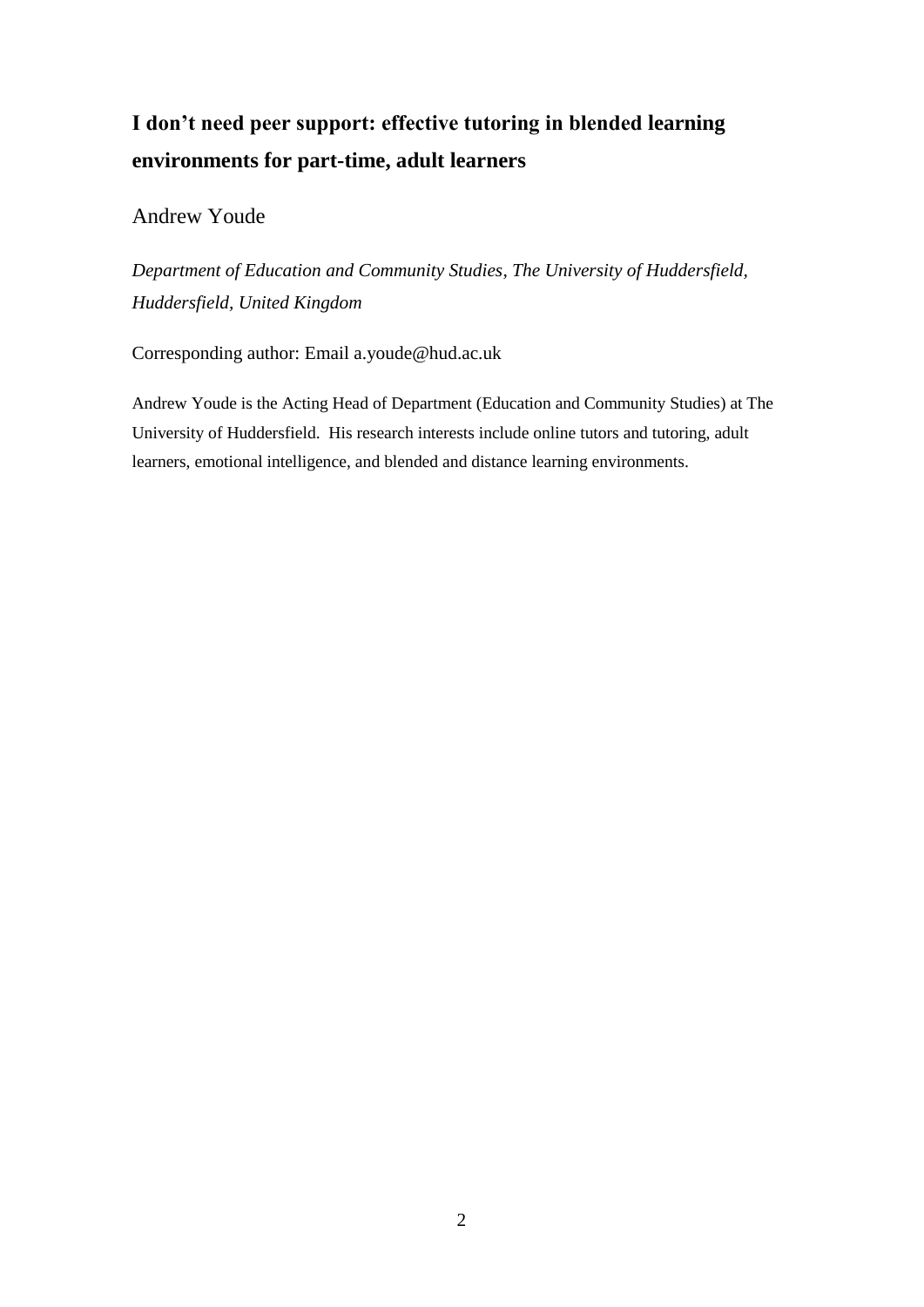## **I don't need peer support: effective tutoring in blended learning environments for part-time, adult learners**

Given the rise of social media engagement within society, there are challenges for tutors in blended and online contexts to provide opportunities for social constructivist learning experiences within their institutional learning environments. This article proposes a module approach to teaching, learning and assessment for learners undertaking part-time, vocationally related degrees. A mixed methods approach was adopted to conduct a detailed exploration of eight tutors' practice with data gathered from three principal sources. Interviews with tutors explored their approaches to delivery and considered factors that impacted on quality; students' perceptions of their learning experiences were assessed using an attitude survey; an analysis of the content and communications in the virtual learning environment provided insight into tutors' online practice. Analysis of modules suggested limited online peer-to-peer interaction with tutors noting the difficulties of promoting engagement. The article argues for a constructivist approach in this context with a need for tutors to promote a simple module structure, focused around assessment, that creates space for learning. This structure appeared appropriate for these learners, enabling them to manage the influence of daily events, together with pressures and time constraints of work. Further, available tutor support together with assessment as the focus of learner activities outside face-to-face contexts, were associated with module success. The findings could aid tutors in designing and delivering courses for similar groups of learners.

Keywords: blended learning, blended tutoring, constructivism, adult learners, heutagogy.

#### **Introduction**

This article reports outcomes from a study into effective tutors and tutoring within a higher education (HE), blended learning environment and proposes a module approach to teaching, learning and assessment in this context. The aims of the research included:

to understand effective practice of tutors in blended learning environments;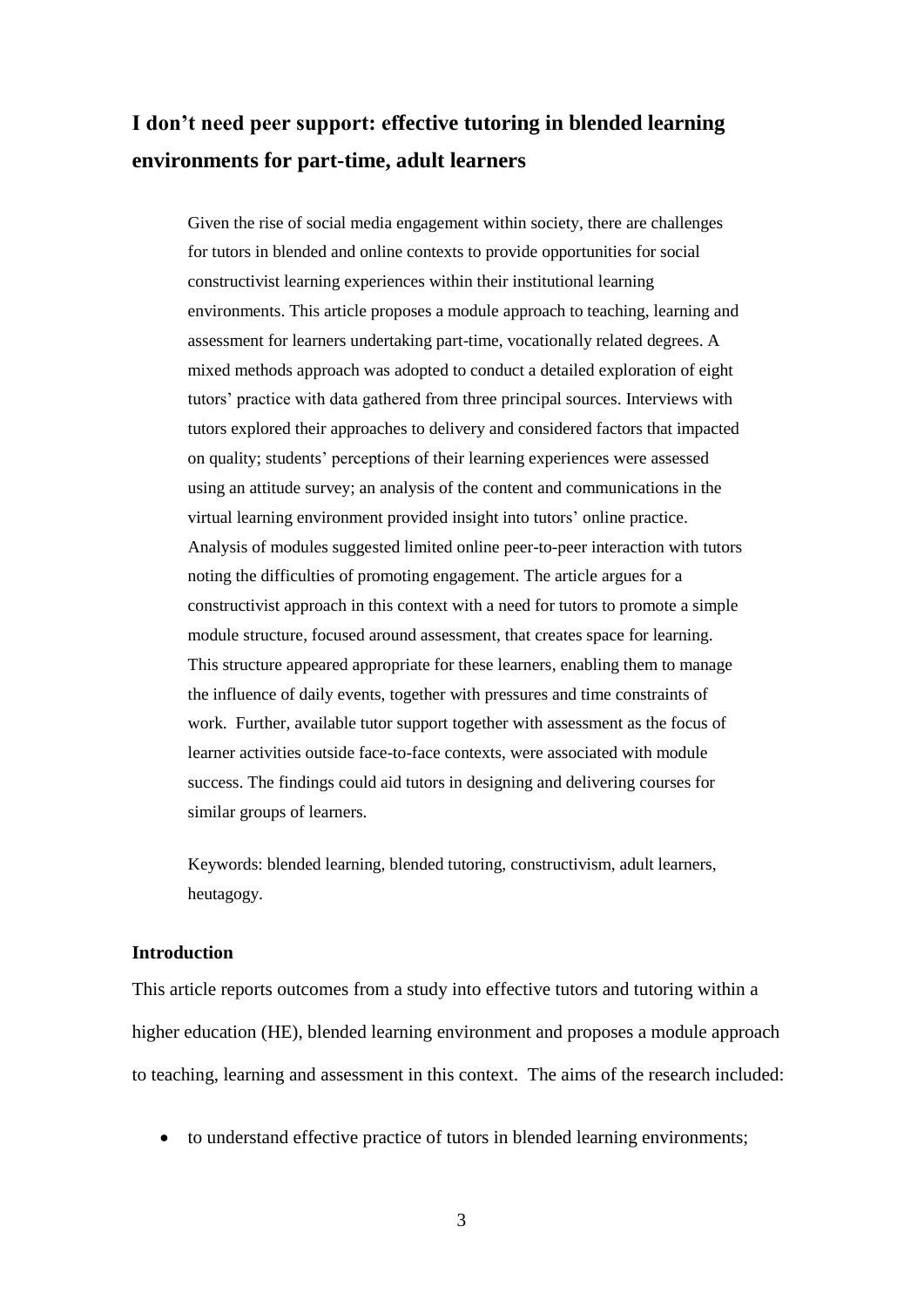• to evaluate tutors' approaches to teaching, learning and assessment through analysis of their learners' perceptions.

Blended learning typically involves significant online teaching, learning and support, but includes some face-to-face contact (De George-Walker & Keeffe, 2010). The research involved a detailed exploration of eight tutors' practices on one of their modules, which formed approximately 6% of a learner's degree. The learners were studying part-time (PT), vocationally relevant degrees whilst, usually, in full-time (FT) employment. There can be difficulties when tutoring these learners, particularly regarding the pressures and time constraints of work (Holley & Oliver, 2010). However, adult learners tend to understand what they want to achieve from education and have clearer goals in mind (Knowles, Holton, & Swanson, 2015).

Adults' motivations for study are multifaceted, with both intrinsic and extrinsic motivators found to positively influence adult learner achievement in HE (Feinstein, Anderson, Hammond, Jamieson, & Woodley, 2007; Swain & Hammond, 2011). Intrinsic motives relate to the interest and enjoyment experienced from engaging in study (Swain & Hammond, 2011), whilst extrinsic motives for those undertaking vocationally relevant courses include increasing promotional opportunities (Feinstein et al., 2007). Research suggests (Bailey & Card, 2009; Murphy, Shelley, White, & Baumann, 2011) that tutors should incorporate extrinsic motivators such as providing an appropriately structured knowledge base, having clear learning goals, and allowing learners to build on previous learning.

Smith and Hill's (2019) review of blended learning found flexibility, personalisation, enhanced learner outcomes, and the development of autonomy and selfdirected learning as key benefits. A further benefit cited was increased interaction, however, little empirical support was provided of the educational value of peer-to-peer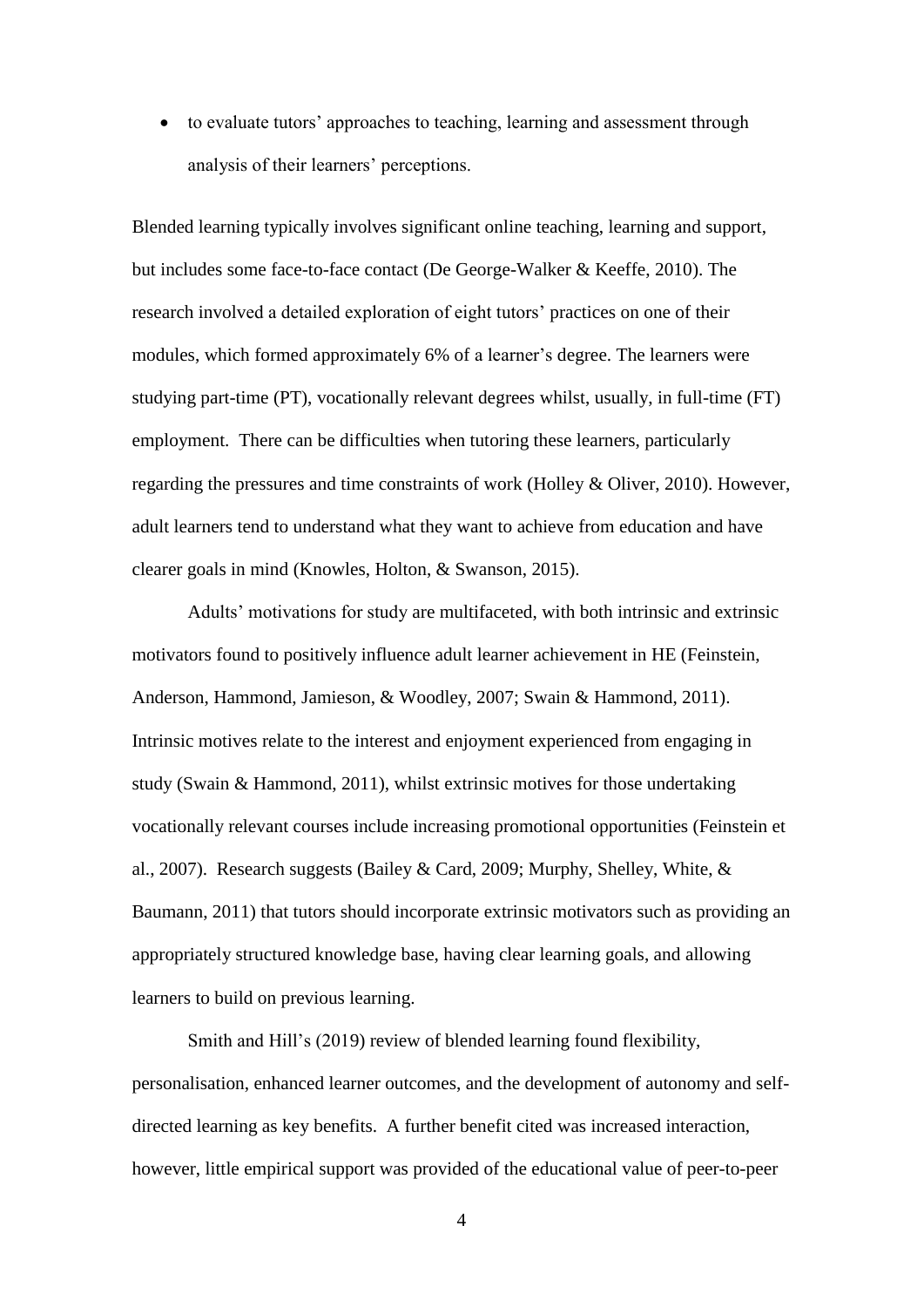interaction (p.7). Boelens, Wever and Voet (2017), in their review of blended learning environment design, cite stimulating interaction as a key challenge. The 20 studies reviewed as part of their research generally support the benefits of face-to-face elements, with some also highlighting the value of tutor-peer interaction. However, none of these studies reported effective peer-to-peer interaction within the online elements of blended learning environments. Social constructivist models of e-learning have commonly promoted opportunities for peer interaction within online, formal, university learning environments (Salmon, 2011; Garrison & Kanuka, 2004), however, it would appear that such interaction is challenging for tutors and of little benefit for learners. De George-Walker and Keeffe's (2010, p. 12) case study suggested that "successful learners are aware of their learning and situational needs and preferences and are able to select learning formats to fit their changing needs", indicating autonomy and self-direction as noted above, which could be a factor in why students appear not to value online peer-to-peer interaction.

Research exploring the experiences and outcomes of part-time, adult learners on blended learning programmes is scant. Ausburn's (2004) study explored the course design elements most valued by adult learners in blended learning environments, which comprised those containing options, personalization, self‐direction, variety, and a learning community. McDonald (2014) noted the importance of adaptable learning and found all learners valued interaction, both in online and face-to-face elements. These two studies emphasise the value of interaction and a learning community for adult learners and provide a contrast with Smith and Hill's (2019) and Boelens and colleagues' findings regarding the challenge of stimulating peer-to-peer interaction within online environments. It is these contrasting findings that this article seeks to explore.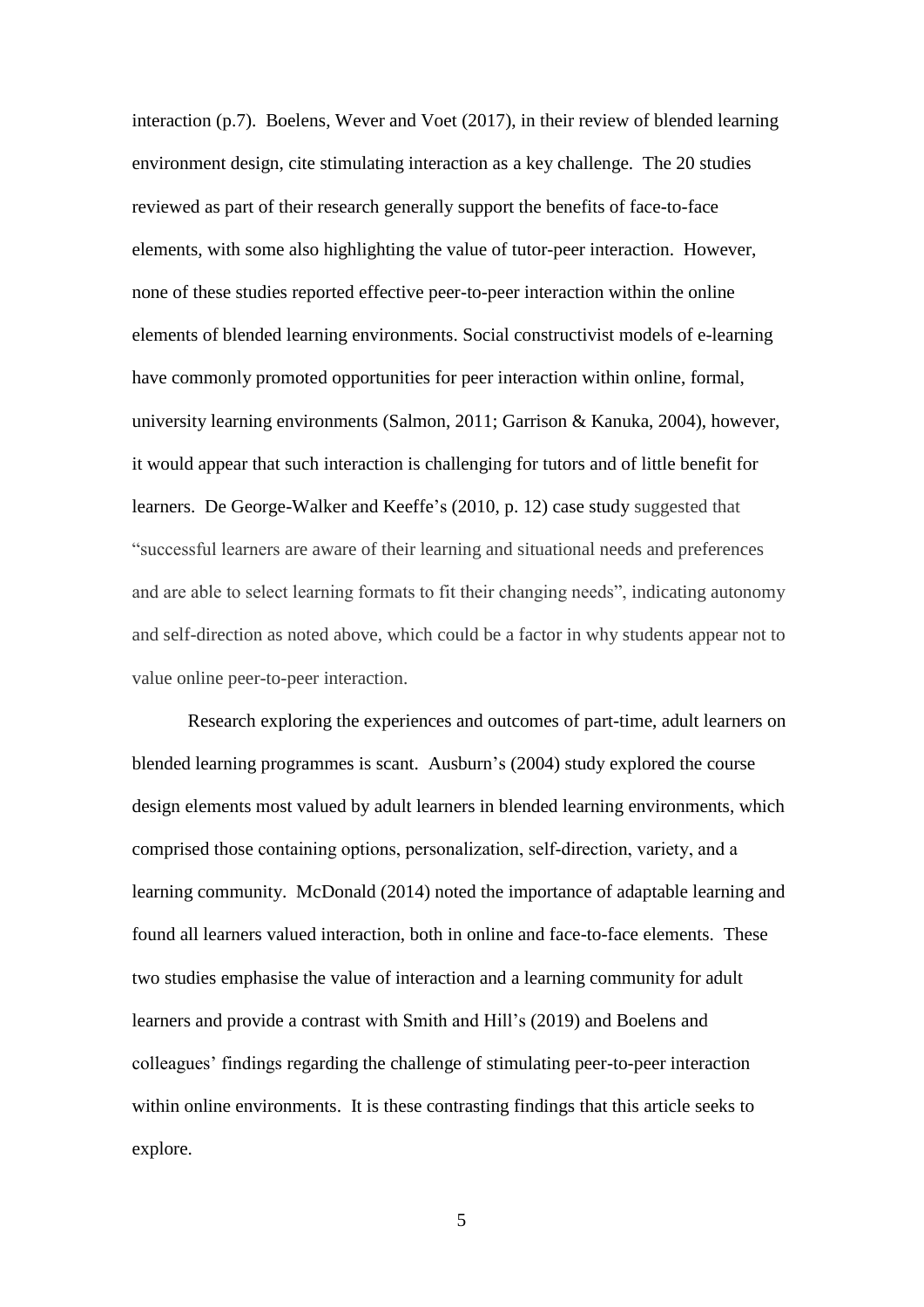There has been little evidence of theory advancement within educational technology research (Halverson, Graham, Spring, Drysdale, & Henrie, 2014; Hew, Lan, Tang, Jia, & Lo, 2019) and in blended learning environments (Smith & Hill, 2019, p. 9), and this article proposes such a model for these learners together with an effective approach to teaching, learning and assessment that appear to influence learner perceptions of quality.

#### **Research context**

#### *Local context*

<u>.</u>

The research is based at a 'new'<sup>1</sup> university in the north of England, which has approximately 540 full-time academic staff and 22,000 students. The courses investigated were all within an education disciplinary area. Therefore, the research focussed on this particular subject area to explore effective blended learning practice through this disciplinary lens. The courses used a day-school model of delivery, where learners typically attend classes one day per month with the remaining time spent studying independently and utilising resources and communication tools held on the University virtual learning environment (VLE). Modules are usually one term in length (approximately three to four months) from the first day-school until learners submit summative assessments. Each module, therefore, has two or three day-schools with the overall course structure and delivery models developed by tutors and course leaders in conjunction with course approval committees. Tutors have responsibility for teaching, assessment and monitoring learner progress, and for preparing suitable learning

<sup>&</sup>lt;sup>1</sup> Higher Education in the UK was changed in 1992 when a new group of institutions were given the name 'university'. These post-1992 universities are former polytechnics or colleges of higher education.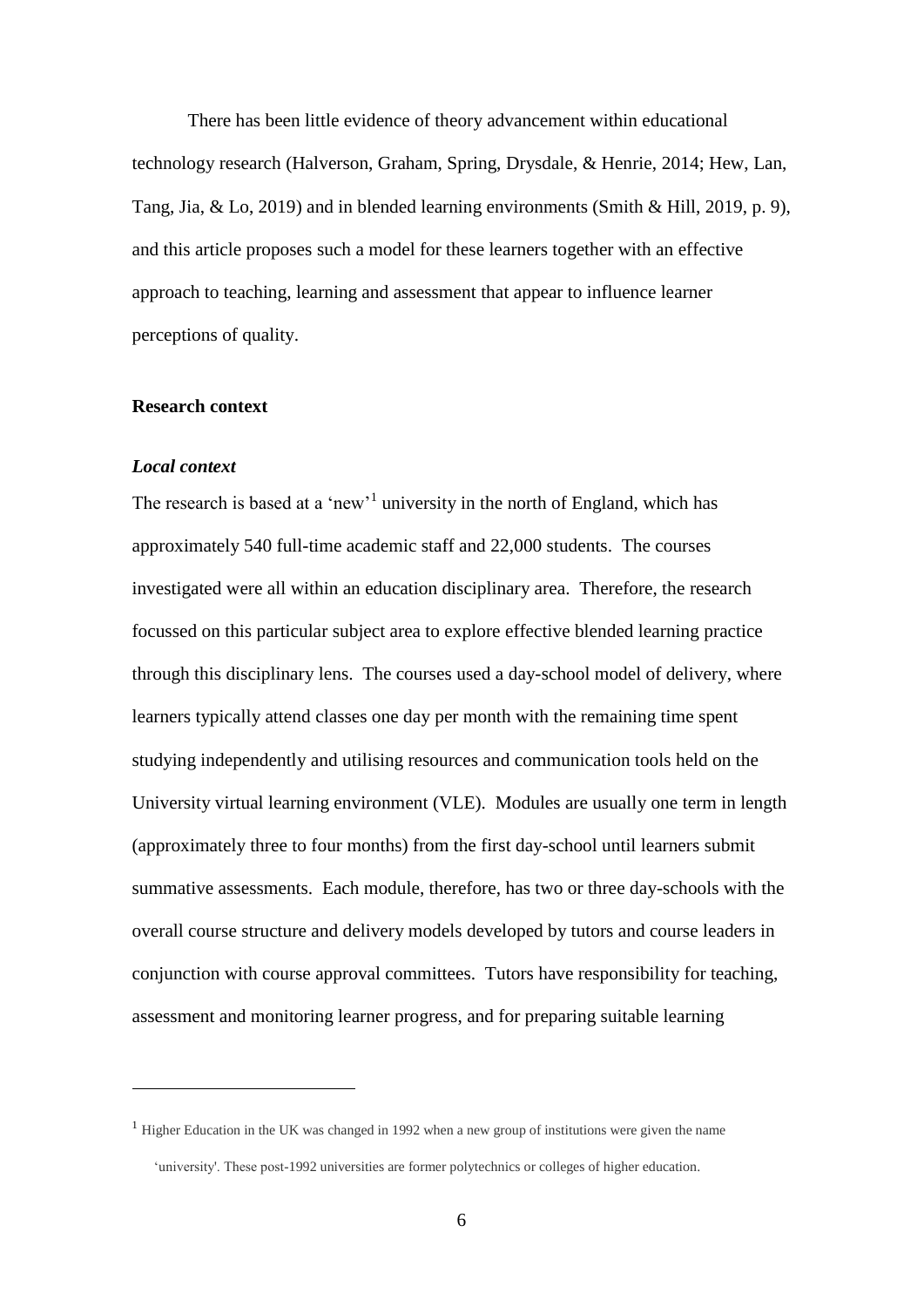materials for both online contexts and day-schools, but can structure the delivery as they wish.

#### *Learning in the digital Age*

Social media are becoming increasing integral to student learning as a mechanism for communicating with both peers and extended networks. This is facilitated by both technology convergence, where devices and software are getting better at sharing usergenerated content, and by ubiquitous connections, either via wifi or mobile networks. Building on this context, Wheeler (2015) argues that learners are now more selfdirected, particularly given the proliferation of open access resources and usergenerated information. Personal (or professional) learning networks (PLNs), informal networks of people with whom a student interacts to support aspects of learning for their degree studies, influence student study (see Casquero, Ovelar, Romo, Benito, & Alberdi, 2016; Dabbagh & Kitsantas, 2012). These include, but are not restricted to, colleagues at work, fellow degree students, family, friends, or relative strangers connected to through online forums. Siemens (2005) assertion that "formal education no longer comprises the majority of our learning. Learning now occurs in a variety of ways – through communities of practice, personal networks, and through completion of work-related tasks", appears relevant for those undertaking PT, vocationally relevant degrees.

#### **Conceptual framework**

This section firstly justifies the use of Mayes and de Freitas' (2007) theoretical perspectives as the conceptual framework to explore tutor practices on their modules. It then moves to introduce learner self-direction and self-determinism, to justify the use of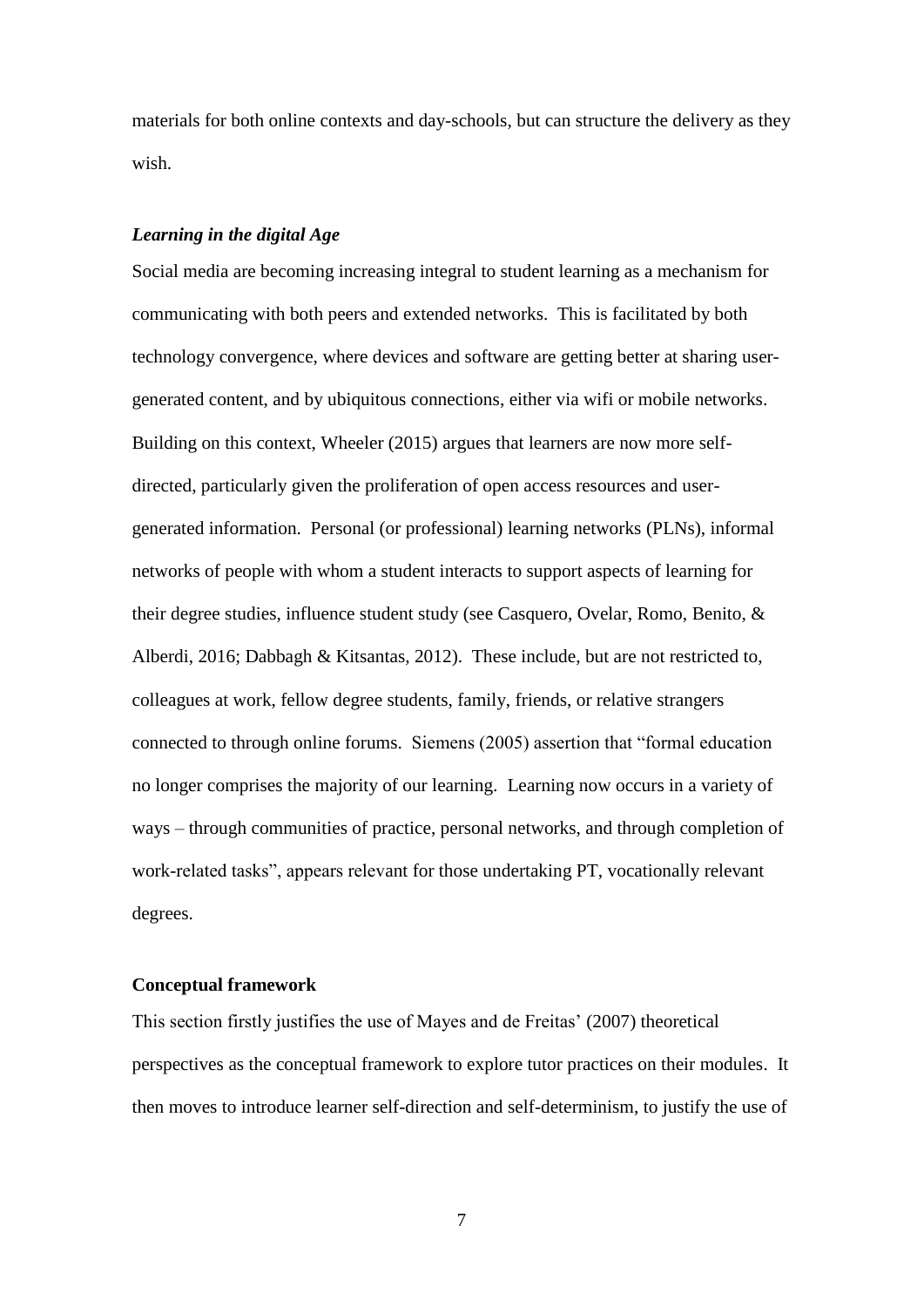Heutagogical principles (Kenyon & Hase, 2013) to further explore effective practice in a technology-rich, external learning environment.

For effective teaching and learning in HE, Biggs' (2003) Constructive Alignment Model states that all components of teaching and learning should be congruent or aligned, an approach that is significant in underpinning course design (Ruge, Tokede, & Tivendale, 2019). Mayes and de Freitas (2007) developed this model for online and blended learning contexts. They proposed three broad theoretical perspectives, which are:

- The associationist/empiricist perspective (learning as activity);
- The constructivist perspective<sup>2</sup> (learning as achieving understanding through individual or social approaches);
- The situative perspective (learning as social practice).

<u>.</u>

Mayes and de Freitas (2007, p. 20) state, "most implementations of e-learning will include blended elements that emphasise all three levels: learning as behaviour, learning as the construction of knowledge and meaning, and learning as social practice", and this was found in the modules investigated as part of the research.

The constructivist perspective has both an individual and social focus to allow learning as achieving understanding in both individual and collaborative contexts (Mayes & de Freitas 2007). Fox (2001, p. 31) argues that it is important for tutors to realise students are always trying to make sense of their study in terms of what they already know. This was relevant for the learners in the research study who were trying

<sup>&</sup>lt;sup>2</sup> Mayes and de Freitas (2007) originally termed this the cognitive perspective, but this has since been developed in the course of work in e-learning and pedagogy funded by JISC.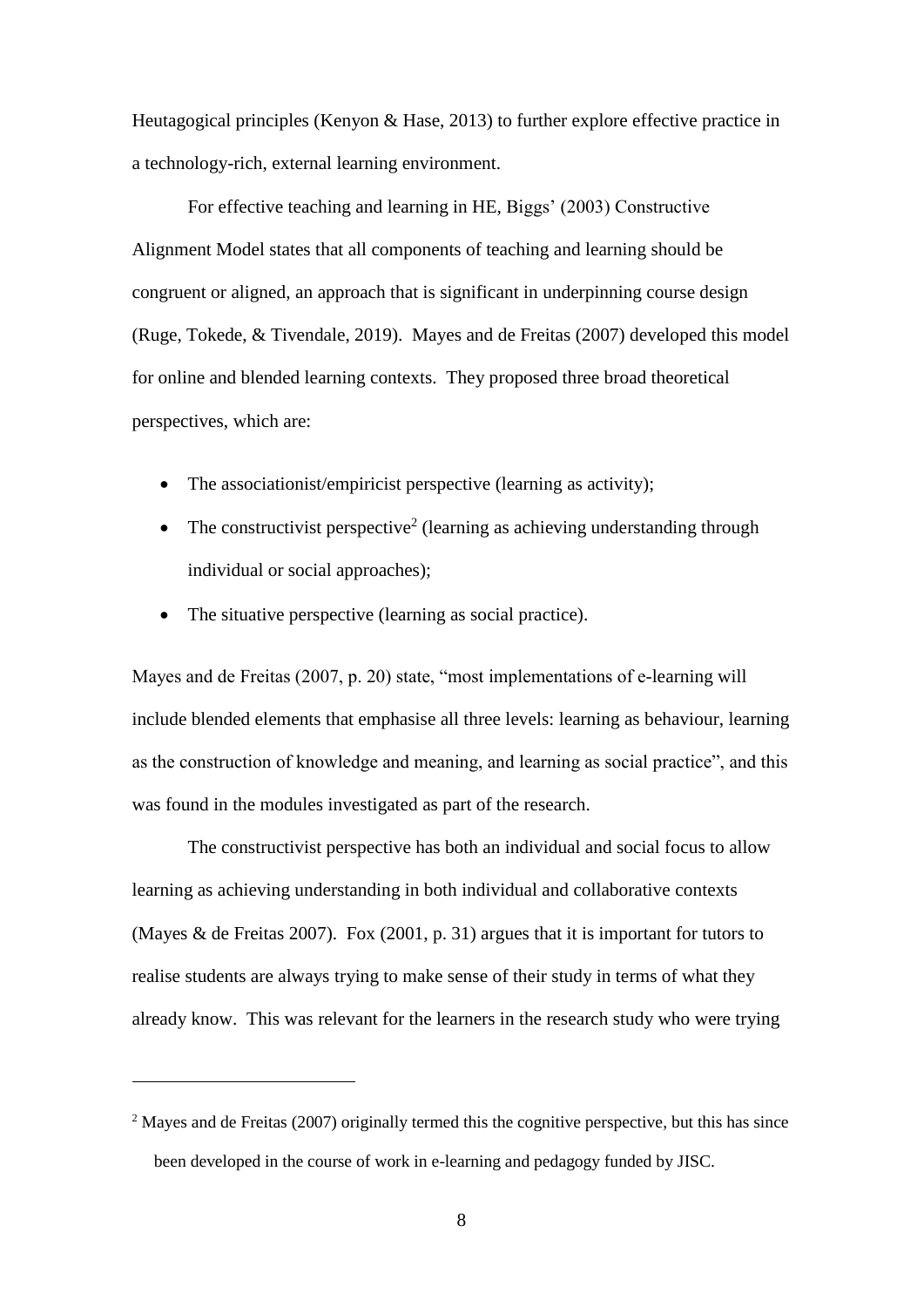to apply their study to work practices. The learners were professionals and brought a breadth of existing knowledge, understanding and experiences to the classroom (Fox, 2001, p. 29), highlighting the relevance of analysing the data in relation to constructivist learning theory.

The Individual Constructivist Perspective (IPC) highlights the achievement of understanding through active discovery, where learners construct new ideas by hypothesis testing. The pedagogy aligning with this perspective includes interactive environments for knowledge expansion, cognitive scaffolding, experimentation with the discovery of principles, adaptation of teaching to existing student understanding, and support for reflection, analysis and evaluation. Assessment strategies aligning with this perspective encourage experiential learning, experimental learning, problem-based learning, case-based learning and self-evaluation, and autonomy in learning.

The Social Constructivist Perspective (SCP) highlights the achievement of understanding through collaboration and dialogue. The pedagogy aligning with this perspective includes interactive and collaborative environments leading to conceptual development; support for reflection, peer review and evaluation; and experimentation with shared discovery. Assessments aligning with this perspective are common to the ICP, however, include collaborative activities, participation, peer review and shared responsibility.

This research undertakes a holistic examination of a tutor's approach to the delivery of a module so Mayes & de Freitas' perspectives provide a coherent framework to evaluate practices across the unit of study. In addition, as Ausburn (2004) points out, self-direction is a blended learning course design element valued by adult learners. However, adults often want to be passive in the learning process (Knowles et al., 2015), but treating them in such a manner can cause tensions considering their need for self-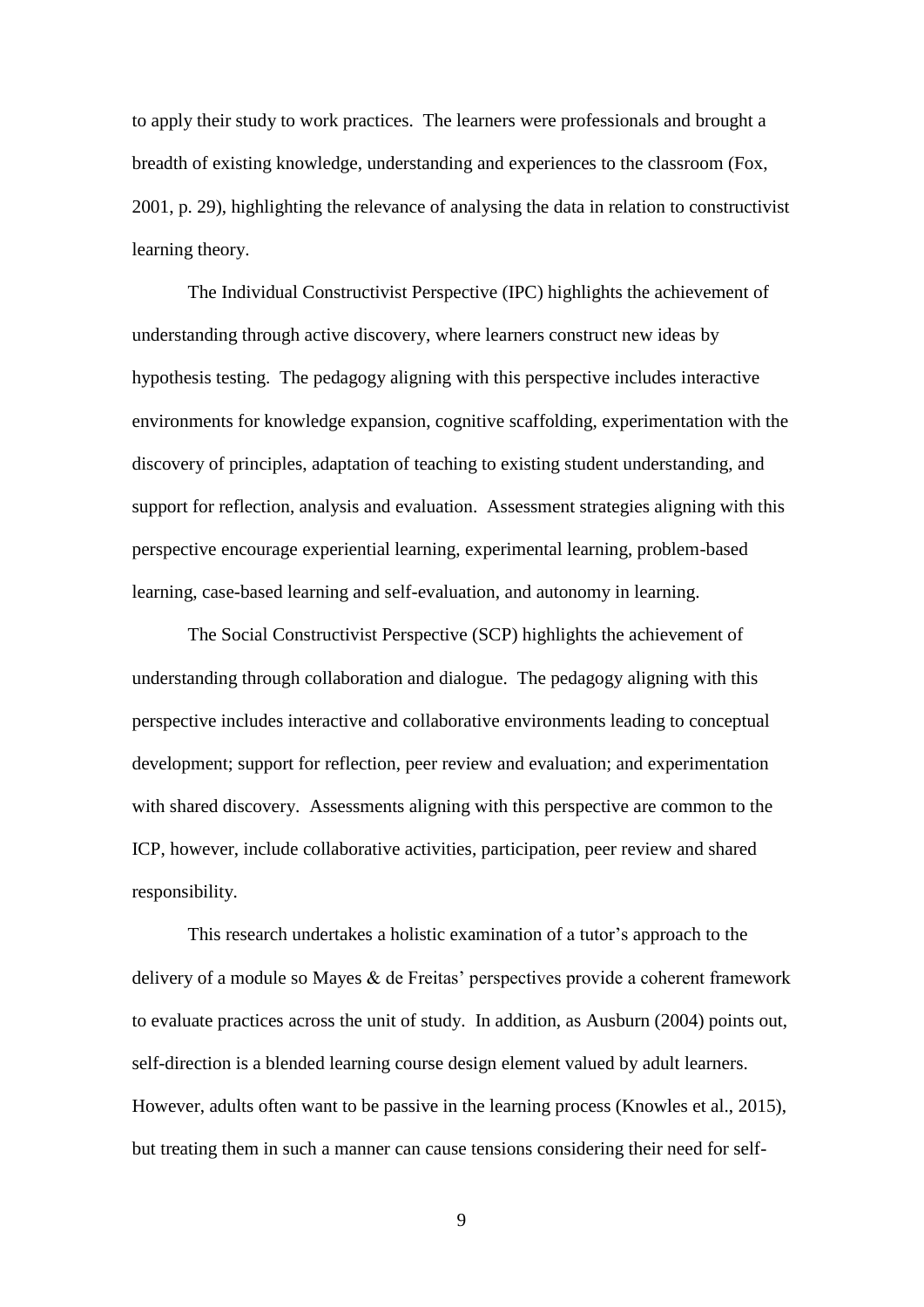direction. The theory of Heutagogy is relevant here, defined as 'self-determined learning', which includes a focus on what the learner wants to learn, and not what is taught (Kenyon & Hase, 2013, p. 7). There has been renewed interest in this theory since Web 2.0 emerged coupled with the increased access to online resources and networks (Blaschke, 2012), and is therefore relevant to the technology rich educational context. Both constructivist and andragogy principles and practices influenced the theory's development and it is relevant for professional and lifelong learners (Blaschke, 2012; Coetzee, 2014), therefore an important consideration for this research study. A key attribute of andragogy is self-directed learning, which indicates some structure to the learning environment and tutor involvement in the choice of study. However, Heutogogy extends this view by promoting the notions of leaner self-determination of study that include a non-linear design and learning approach (Anderson, 2016; Blaschke, 2012). A tutor's role within this approach is to guide learners' interactions with various resources, both online and in networks, to solve work-related problems (Anderson, 2016). Within an Heutagogical approach, learners are more active in the process – and not passive, they develop skills in becoming self-directing, and tend to be more satisfied given they are driving the study (Kenyon & Hase, 2013, p. 14).

Wheeler (2015, p. 39) notes that Heutagogy and the conceptualisation of selfdetermined learning embrace both formal and informal education contexts. When exploring vocational learning, both informal and formal dimensions of learning are copresent (Manuti, Pastore, Scardigno, Giancaspro & Morciano, 2015), indicating the complexity of designing blended learning courses within the digital age. However, Kenyon and Hase (2013, p. 8) cite an example of Heutagogy within a formal HE context. Here the learner has:

• a guided choice of topic;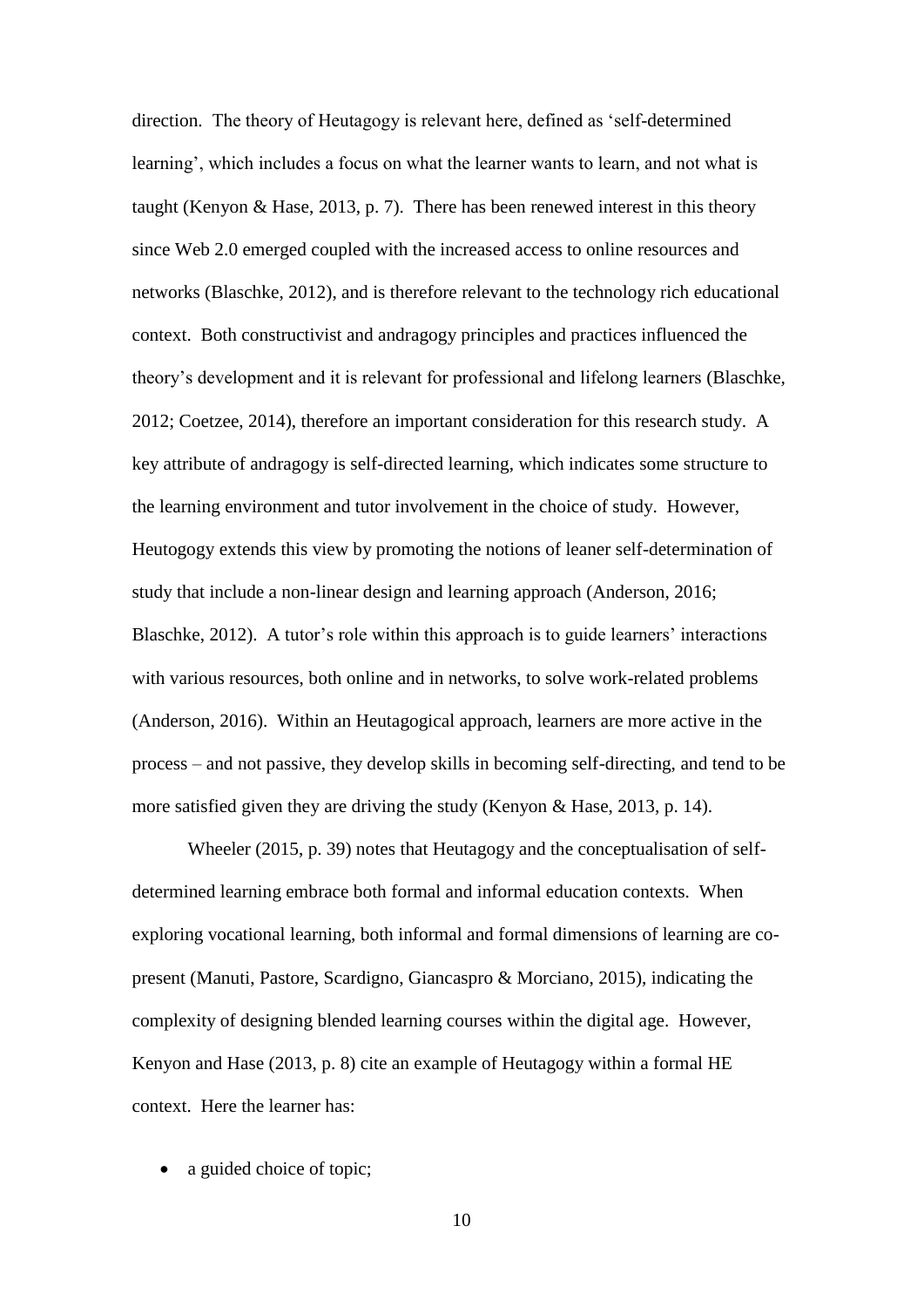- a guided approach to the proposed learning;
- agreement on reporting progress;
- agreement on the content and method of final assessment.

These principles provide a practical distinction between the concepts of self-direction and self-determinism for adult learners within blended environments. They are adopted within this study as a further lens to explore effective tutor practices within a technology-rich external environment.

#### **Methodology**

An explanatory mixed methods design (Creswell & Plano Clark, 2007, p. 71) was adopted to conduct a detailed exploration of tutors' practice. This firstly involved issuing a questionnaire to ascertain learners' perceptions of tutors, and the teaching, learning and assessment they experienced. Qualitative analysis followed, via tutor interviews and VLE content analysis, which explored approaches to teaching and learning appearing to influence learner perceptions. The tutor sampling criteria applied were:

- their learners were studying qualifications relevant to their profession;
- they delivered the module on a 'day school' basis, that is, where learners attend university for a small number of days, with remaining teaching conducted via computer-mediated communications (CMCs);
- they were experienced teachers/lecturers (over five years) and had delivered at least three previous modules in blended learning contexts;
- their learners were studying undergraduate or post-graduate courses on a parttime basis.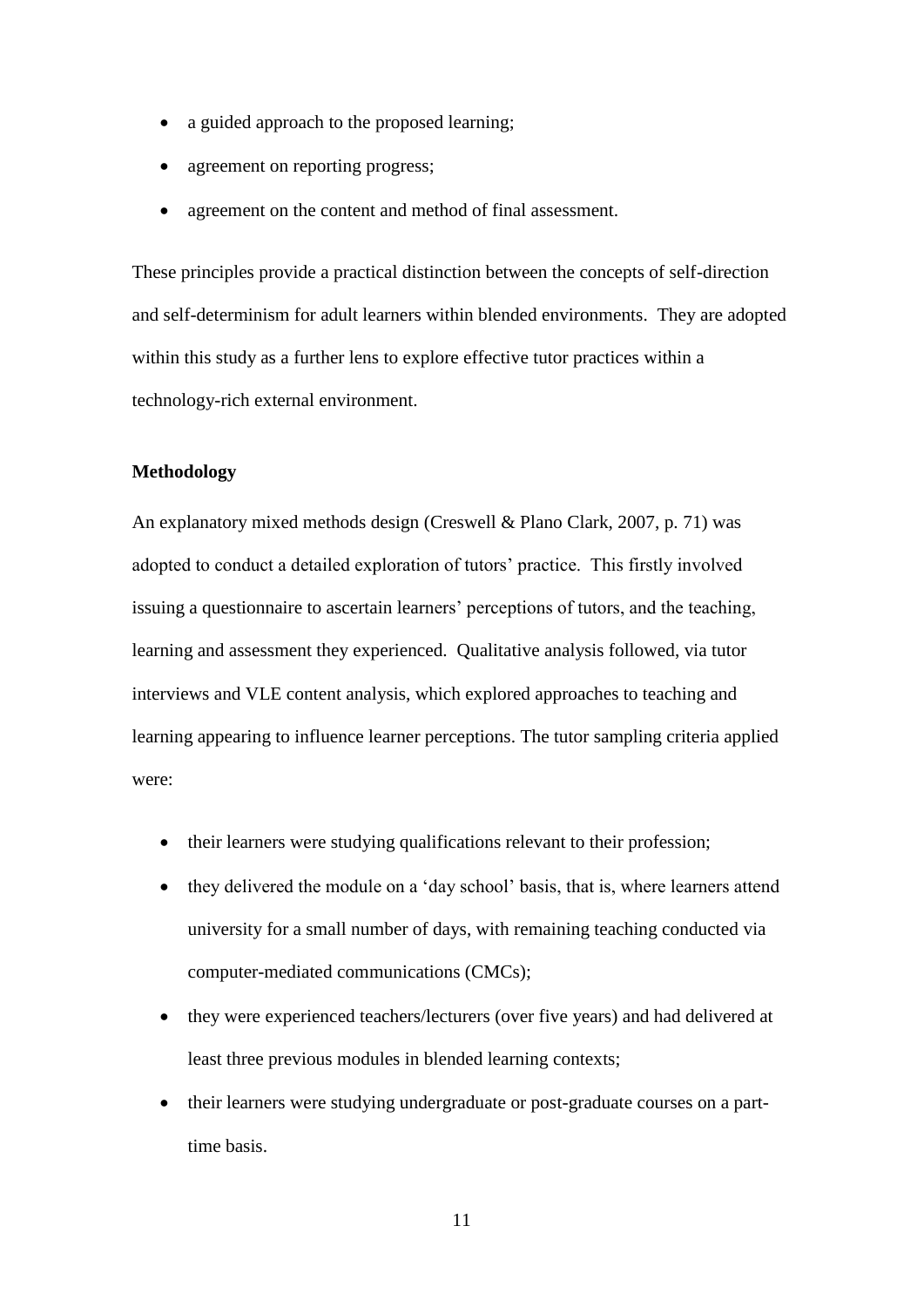The British Educational Research Association's (BERA) Revised Ethical Guidelines for Educational Research (2011) informed the ethical considerations of this research, particularly regarding participant consent and University agreement to undertake this study. Participant privacy was supported by selecting tutor pseudonyms based on popular UK names.

A random selection of students  $(n=72^3, 64\%$  response rate, covering the eight modules investigated) completed the questionnaire, which was designed to elicit general opinion about the quality of tutoring they experienced. To obtain this, a modified version of the Course Experience Questionnaire (CEQ) was used (Ramsden, 1991). The original questionnaire was designed as an indicator of teacher effectiveness on courses in HE institutions and draws on learners' perceptions of teaching, curriculum and assessment. It was originally designed for courses with traditional approaches to teaching with a more regular tutor/learner contact than blended models of delivery allow. It was modified to make it suitable for an individual tutor (see Kreber, 2003) and a blended teaching model (see Richardson, 2009). The scale items<sup>4</sup> adopted for this research were largely the same as the original CEQ, but adapted in line with Kreber's (2003) and Richardson's (2009) studies, and were:

• good teaching communication;

<u>.</u>

• good teaching feedback on, and concern for, student learning;

<sup>&</sup>lt;sup>3</sup> Comprised of 60 female and 12 male respondents, which is in line with the gender balance commonly occurring on the courses investigated within education disciplinary areas.

<sup>4</sup> The scale item 'appropriate assessment' was included in the questionnaire in line with the original CEQ and the modified versions cited. However, it was removed from the analysis following an unacceptable score on a reliability test.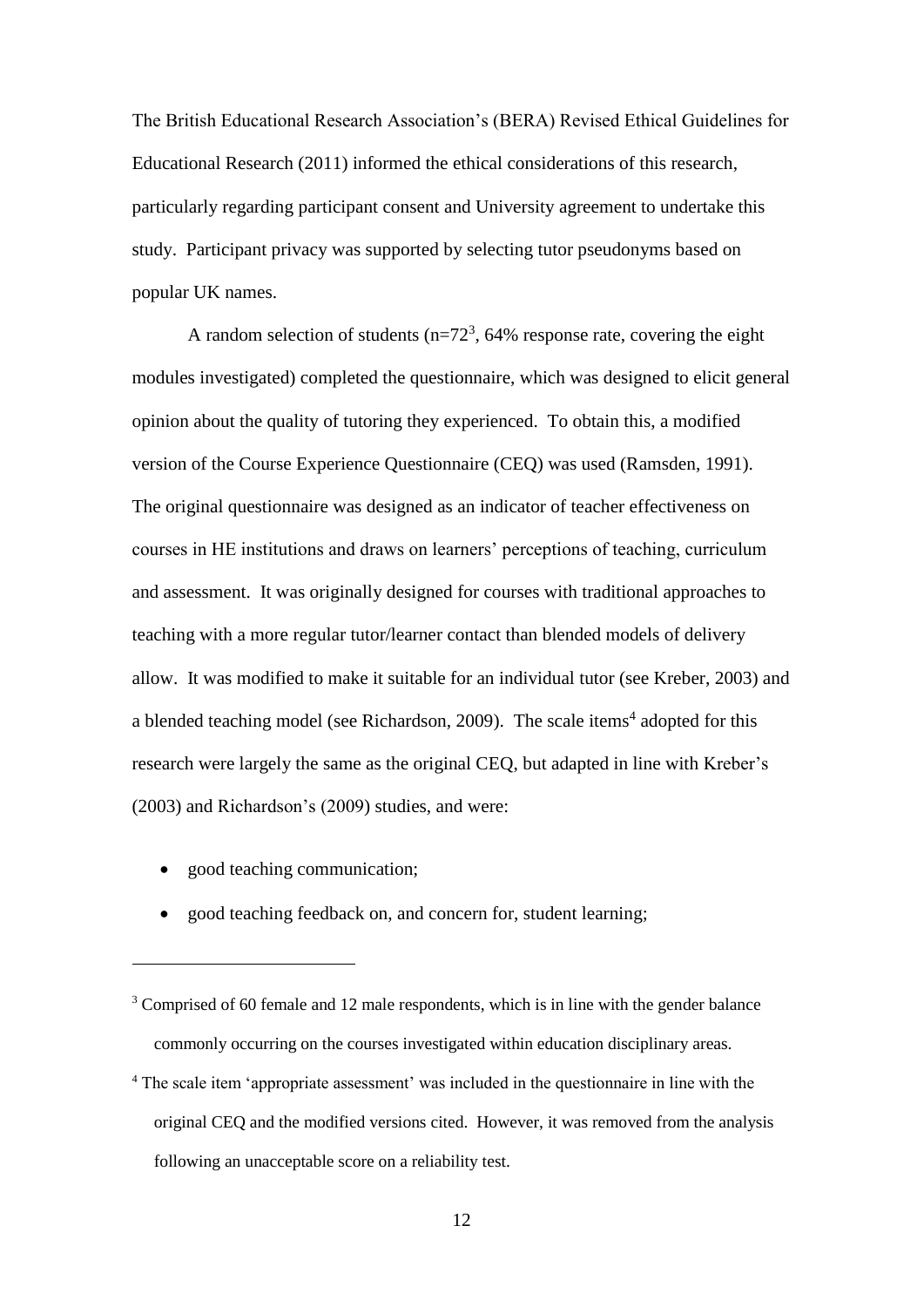- clear goals and standards;
- appropriate workload.

Descriptive statistics generated from the questionnaire provided a broad overview of learner perceptions and a ranking of tutors, which then allowed the qualitative data to explain and build upon the initial quantitative results.

Qualitative data was gathered from interviews with tutors, which explored their approaches to delivery and factors that impacted on quality, and an analysis of the content and communications in the VLE, which provided insight into their online practice. Template analysis was chosen to analyse both the tutor interview data and VLE communications (King, 2004). King (2004, p. 256) argues that template analysis is not a single method or research itself, or a methodological position, but a series of techniques for the inductive analysis of textual data. A template is a list of codes that are added and modified as the researcher interprets the data and is organised to represent emerging themes. The first template had a mix of descriptive codes, such as tutor experience, and analytical codes, for example, tutor ability to work within available resources. Flexibility was required in its development and subsequent analysis, particularly as themes were developing around tutors' approaches appearing to align with learner feedback. Themes were noted as the coding process was undertaken and were analysed using a framework approach to thematic analysis (Bryman, 2008, p. 550), which involved tabulating emerging ideas against tutors (who were ranked in descending order of learner perceptions, measured by CEQ scores). Through this process, themes emerged that were important in all modules; important in those of tutors receiving the higher CEQ scores; and those that were only observable in the tutors receiving lower scores.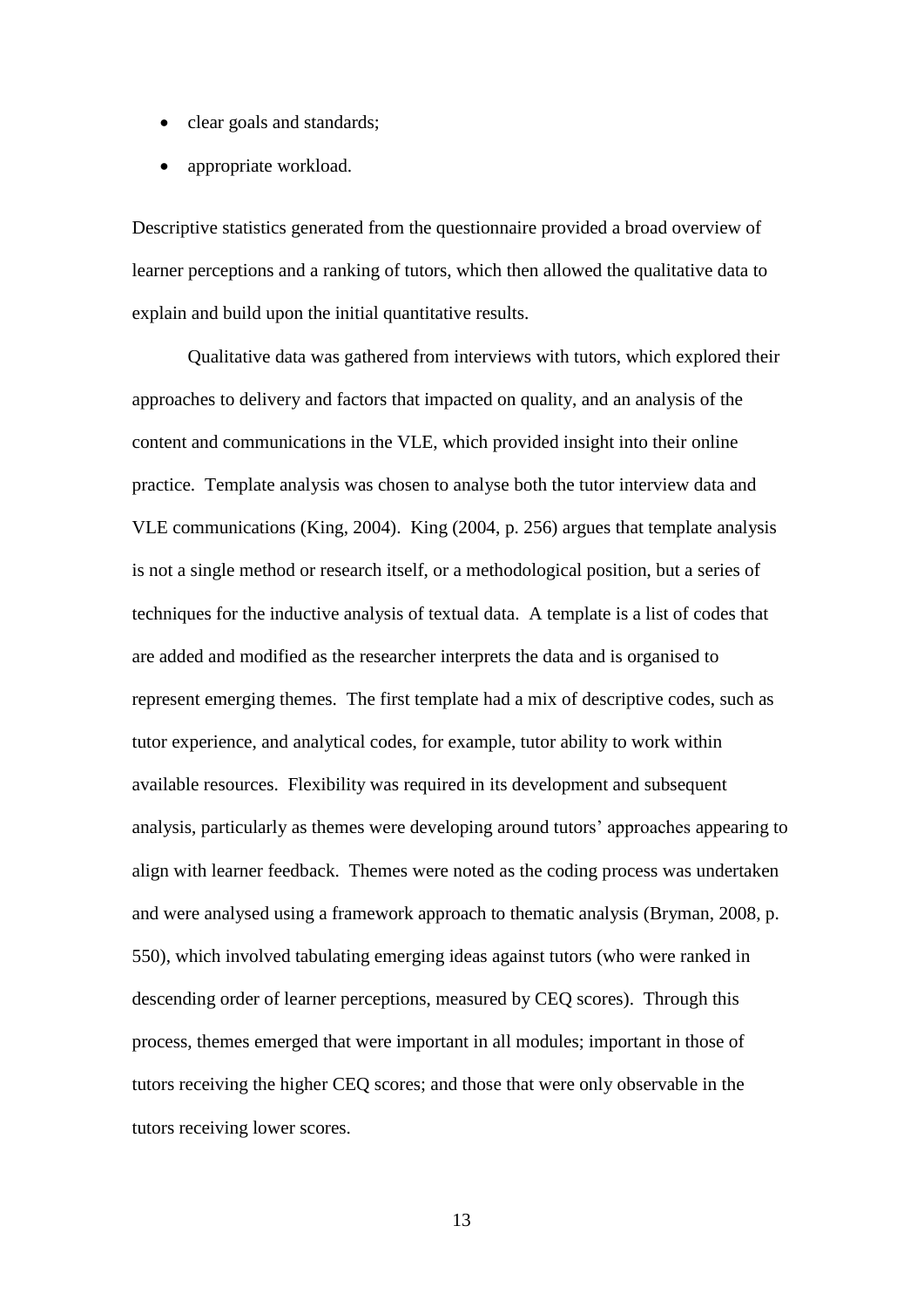Data collection for this article occurred between March and July, 2011, however, the student groups investigated are representative of cohorts, particularly regarding gender and age, found within education disciplines, generally, today. As a result, research for this group is still relevant.

#### **Findings**

#### *Introduction*

This section begins with an overview of tutor CEQ scores, which provided insight into learner perceptions and indicated their broad satisfaction whilst studying the modules under investigation. Tutors' approaches to teaching, assessment and support are then analysed to explore this apparent learner satisfaction.

#### *Tutor CEQ scores*

The CEQ provided feedback about tutor effectiveness on modules and measured learner perceptions of teaching and assessment. Learners gave answers to five-point Likert scale questions, with the results detailed in Table 1.

| Tutor       | <b>CEQ Total</b> | <b>Clear</b>     | Good Teaching | Good     | Appropriate |
|-------------|------------------|------------------|---------------|----------|-------------|
| (Pseudonym) |                  | Goals and        | Communication | Teaching | Workload    |
|             |                  | <b>Standards</b> |               | Feedback |             |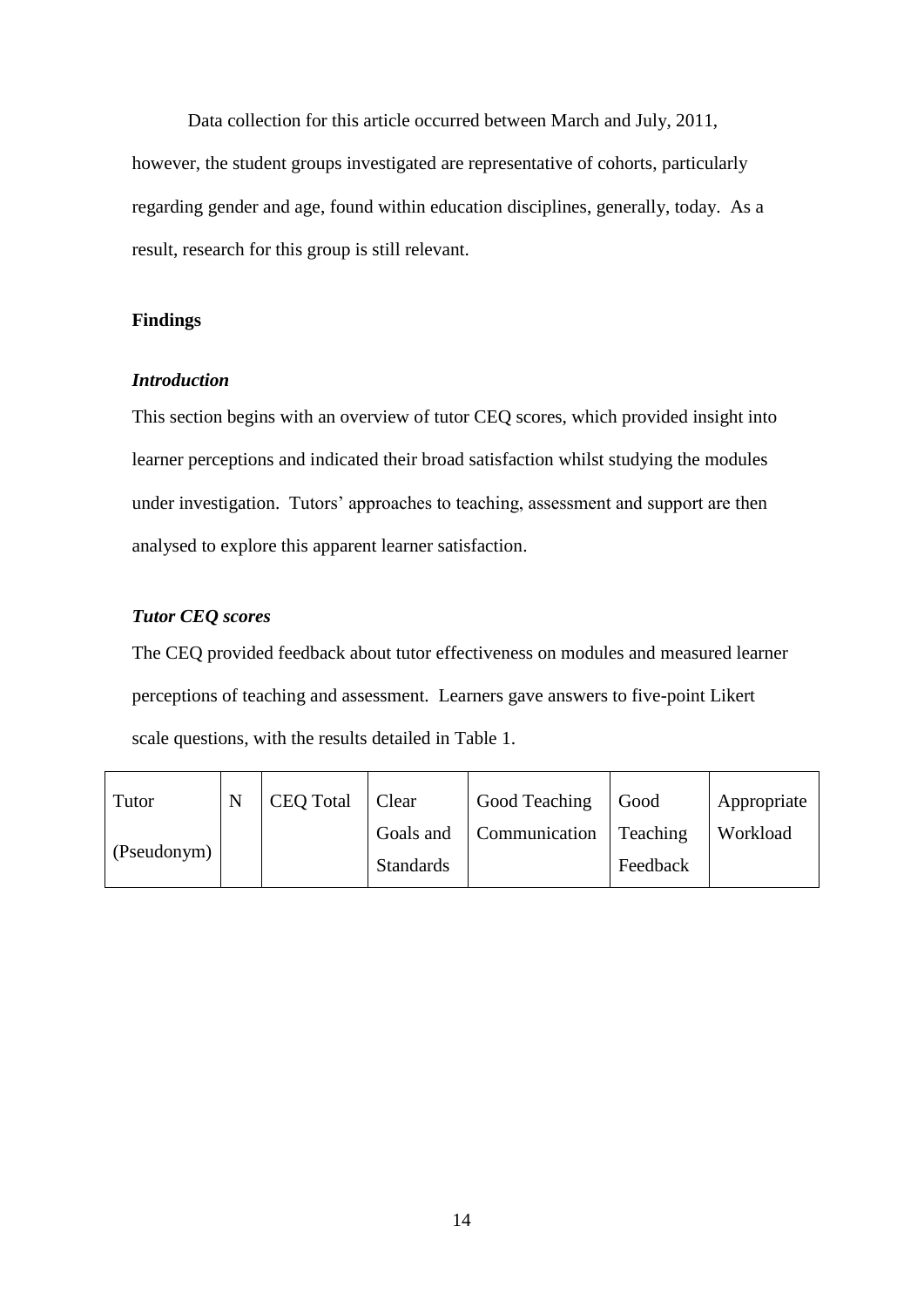| Ann         | 6              | 4.06(0.36) | 4.29(0.40) | 4.50(0.35) | 4.25(0.45) | 3.71(0.68) |
|-------------|----------------|------------|------------|------------|------------|------------|
| <b>Bill</b> | 7              | 3.86(0.64) | 3.96(1.09) | 4.33(0.69) | 3.93(0.72) | 3.89(0.66) |
| Claire      | 7              | 4.10(0.35) | 4.29(0.57) | 4.62(0.36) | 3.64(0.35) | 4.25(0.64) |
| Daisy       | $\overline{4}$ | 3.23(0.45) | 3.69(0.24) | 3.58(0.74) | 2.87(1.18) | 2.94(0.31) |
| Emily       | 15             | 3.99(0.26) | 4.42(0.28) | 4.15(0.44) | 4.12(0.44) | 3.48(0.47) |
| Frank       | 5              | 3.43(0.37) | 3.45(0.62) | 4.00(0.97) | 3.30(0.67) | 2.90(0.88) |
| George      | 14             | 3.55(0.40) | 3.59(0.74) | 4.31(0.53) | 3.68(0.56) | 2.99(0.55) |
| Harry       | 14             | 3.42(0.67) | 3.42(1.15) | 3.55(1.06) | 3.13(0.80) | 3.46(0.47) |
| Mean        |                | 3.72(0.53) | 3.89(0.83) | 4.12(0.79) | 3.73(0.77) | 3.38(0.63) |

*Table 1. Tutor's CEQ Results - Mean and (Standard Deviation).*

Preliminary analysis revealed a CEQ mean total of 3.72 and similar high scores were evident across the constituent scales, indicating learners considered their tutors were effective. For a five-point scale, relatively small standard deviations were found, which suggested a common perception from the groups of learners. Overall module pass rates were found to be greater than 95%, with some of the remaining 5% expected to complete in the near future. Learners were asked to rate their module achievement on a five-point scale (very disappointed to very good) and the resultant mean score was 3.83 indicating broad satisfaction with their results and academic development. During the interviews, when tutors were asked to provide an overall impression of their groups, there was a consensus around motivated learners, engaged in their study, and producing good quality work. This could be expected given their choice to study PT, however, overall, these indicators, together with the generally high CEQ scores received, suggest successful modules with students learning, engaging and achieving. The following section unpicks this key finding.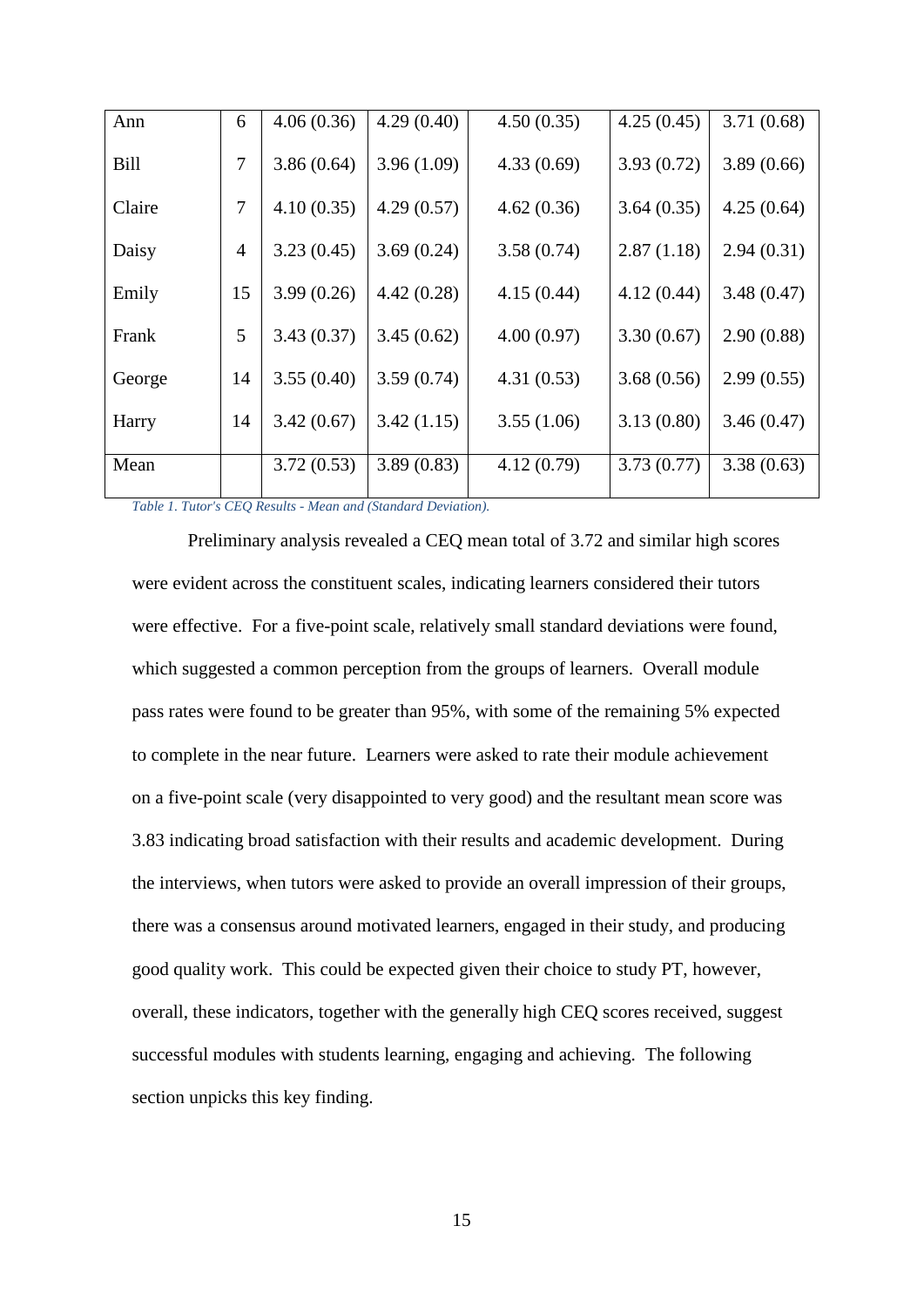#### *Tutors' approaches to teaching, learning, assessment and learner support*

#### *Introduction*

Limited tutor-peer and peer-to-peer interaction was found within the online elements of all modules, therefore, when describing their teaching, tutors talked about practices occurring at day schools. The section firstly analyses the teaching occurring on the modules before moving on to discuss assessment and, then, learner support.

#### *Teaching*

All tutors described taking a facilitative approach at day schools, developed around a range of student-centred activities, showing evidence of 'teaching as facilitating understanding on the part of the student' and 'teaching as an interaction between the teacher and student' (Kember, 1997, p. 264). Both individual and group activities were common to each module with tutors stressing student-centred approaches. George spoke about learners' "active participation" at day schools with Bill's comment also illustrative of a facilitative approach:

Very quickly I will get into 'what is action research'? We have a discussion about what it is, we agree the characteristics, and will then get into some social learning, group work.

How tutors positioned themselves in relation to their learners further pointed to a facilitative approach. Four tutors described themselves as 'facilitators' with two further emphasising support for learners in applying theory and recognised good practice to work contexts. A further two tutors, Ann and Daisy, described their learners as the "experts", which, again, emphasised the role of facilitator.

These student-centred activities were supplemented with some instruction, including both 'teaching as imparting information' and 'teaching as transmitting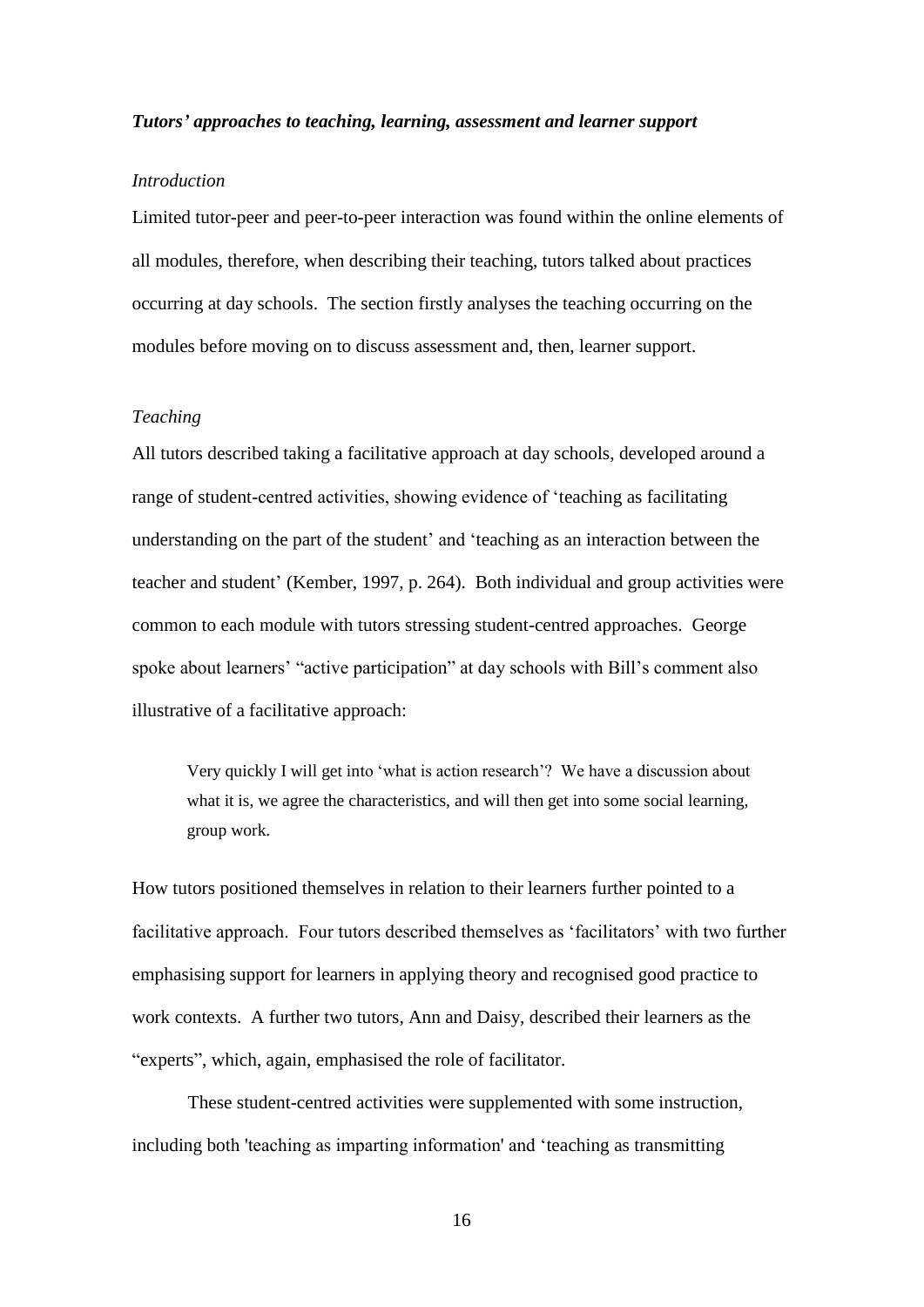structured knowledge' (Kember, 1997, p. 264), where understanding of key information, theory and concepts was required. For her module 'Education and the Law', Ann outlined, "I do specific delivery on equal opportunities, the new equality bill to make sure they were up to speed on that". Daisy, when discussing her teaching of equality and diversity, stated, "I do tend to do a fair bit of input into areas that I think they need to know about", with this including key legislation in the area. Both examples were illustrative of transmission of information and all tutors described some instruction of key module information such as submission dates and assessment requirements.

Tutors described three broad reasons for the lack of engagement and learner collaboration within online environments, namely negative student experiences on previous modules; VLE access and user issues; and time for tutors to develop and manage online activities. However, tutors' previous learning experiences in online contexts could have been influential. Ann and George noted difficulties in encouraging engagement when this had not been required or encouraged in previous modules and reported learners' feelings of frustration at the prescribed nature of collaboration. Ann stated:

This is the last module of a three-year programme, and they hadn't engaged particularly well with discussions online and I don't think that would have been a time to start with that... When asked about the Blackboard [University VLE] element, a lot of them said they didn't like it, they were not comfortable with online. (Ann).

Learners informed Emily and Harry that the VLE was "clunky", slow and impersonal, and reported access issues. These issues were often found to be user error when investigated with Harry noting "it's just they haven't got that confidence to give it a whirl or they're looking in the wrong module", but this point did overlap with the third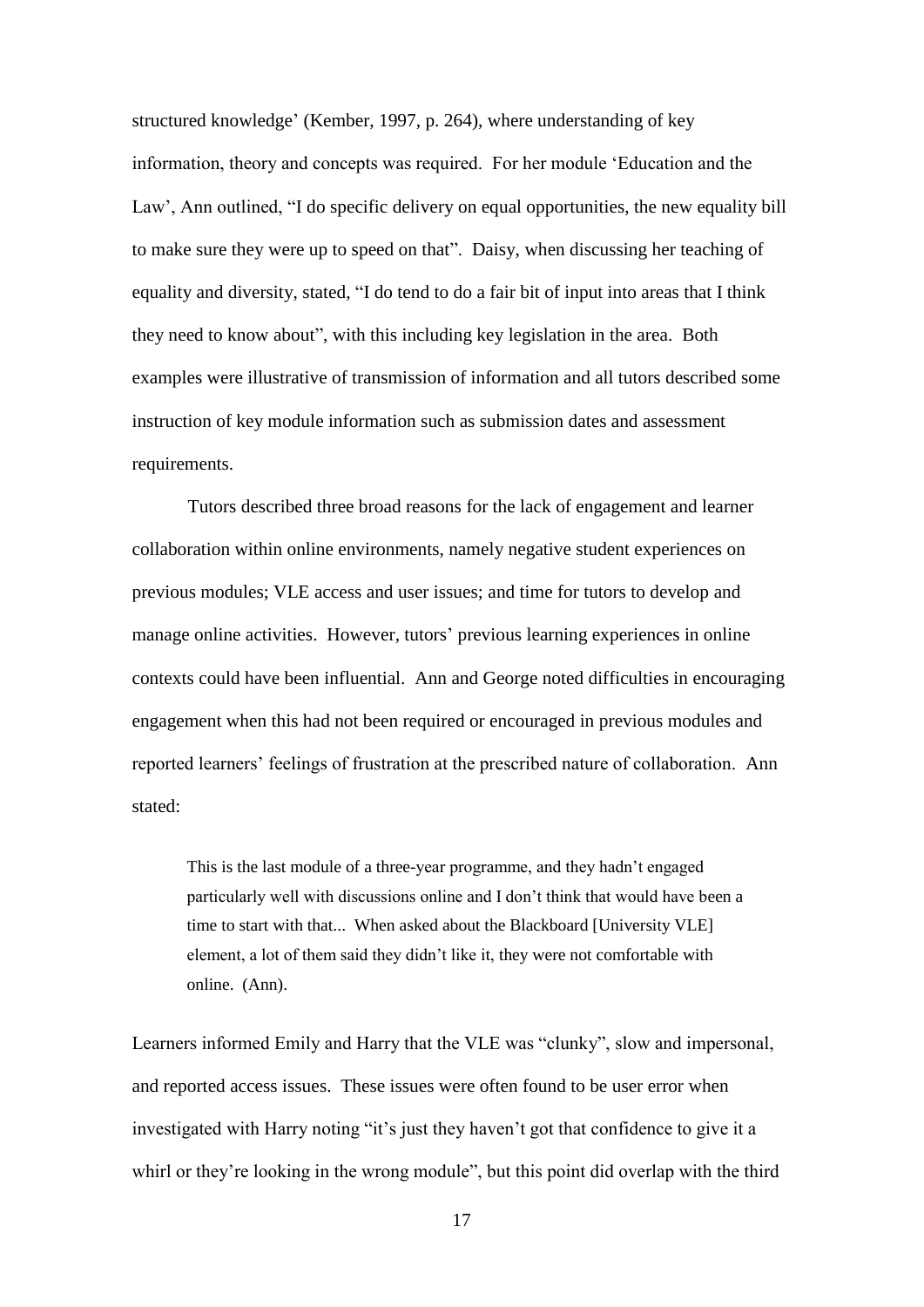issue of time, which was a concern for three tutors. The day school model was described to be pressured with Harry stating there was limited time to orientate learners around the VLE content and tools. He outlined that some had not developed effective use of the VLE in course inductions. This was a barrier to learning, and a particular problem, as his learners were still in the first year of study within HE. Further, Daisy and George, who received lower CEQ scores, stated they did not have sufficient time to effectively set up and manage pedagogically appropriate opportunities for online engagement and collaboration. Daisy commented:

I think I could have done more. I have tried over the year, bits with different groups and now because I think it is a time issue as well, I don't have time to change everything and also with having a few new modules to teach this year.

Both tutors cited time as a factor underpinning the level and quality of online interaction. Arguably, such feelings of frustration are likely to influence learners' perceptions of the module if tutors are making reference, albeit subtly, to the time available for delivery.

All tutors had previously undertaken study in either online or blended contexts with each reporting negative learning experiences. They outlined limited engagement with peers in online environments with reasons given including time, superficial discussions, contributions a "tick-box exercise" (George), and a lack of trust that would have developed in face-to-face meetings. Further, four tutors (Ann, Claire, Daisy, Frank) found the online elements impersonal and lacking human contact. Such negative perceptions of learning in this context could have influenced their module delivery.

#### *Assessment*

Day schools commonly included activities that aided assignment preparation, with this continuing outside day schools via computer-mediated communications (CMCs) (see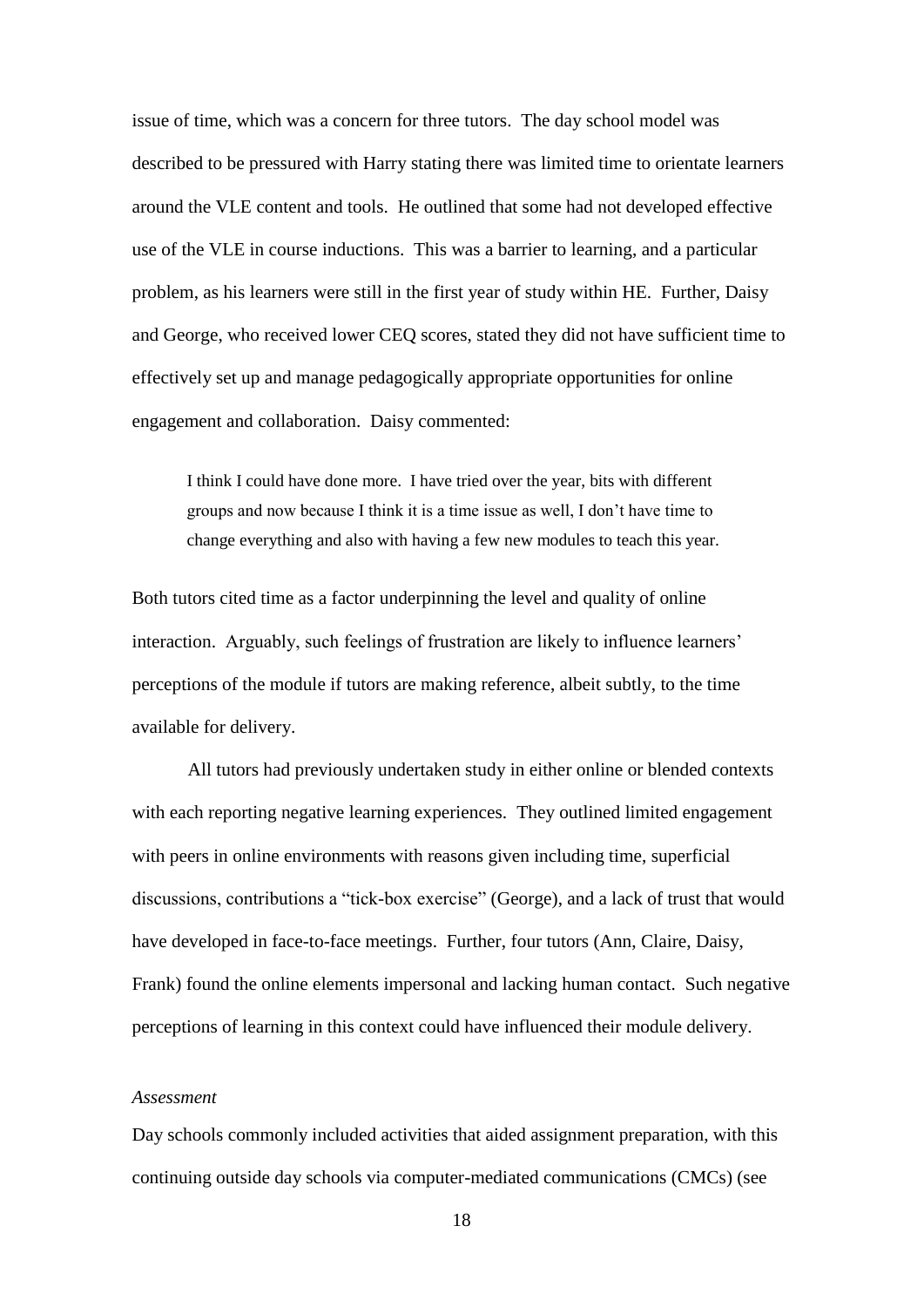Table 2 for a summary of tutors' interaction with learners via CMCs during their modules). In all modules, learners had autonomy to direct their learning and focus on assignment work, with tutors available for support. Ann and Claire, who received the highest CEQ scores, were (to quote Ann) "there on demand" to facilitate learners' application and analysis within work contexts. Whilst being available to learners was common to all, other tutors tried to engage learners in a variety of online activities, but with limited success. Claire used discussion boards to provide feedback on assignment plans. However, minimal peer interaction was occurring via this medium. Emily described regular synchronous web conferences, which had predetermined topics to discuss. Whilst these were successful in engaging learners and allowing peer interaction, the tutor explained that more practical issues were discussed around assessment and use of wider university systems. She noted the use of such software was new to her and further work was required to appropriately structure sessions. Bill encouraged the use of wikis to allow collaboration with peers to validate assignment choices, but described limited learner engagement. Two other tutors, George and Harry, encouraged the submission of assignment plans on VLE discussion boards, which was generally carried out. However, there were minimal comments from peers and VLE analysis revealed none from the tutors. From analysis of activities outside day schools, module assessments were the key driver of student learning with these undertaken independently from peers, but with support from tutors.

| Tutor       | Summary of tutors' interaction with learners via CMCs during their<br>modules |
|-------------|-------------------------------------------------------------------------------|
| Ann         | E-mail support.                                                               |
| <b>Bill</b> | E-mail support, wiki to validate learner assignment plans.                    |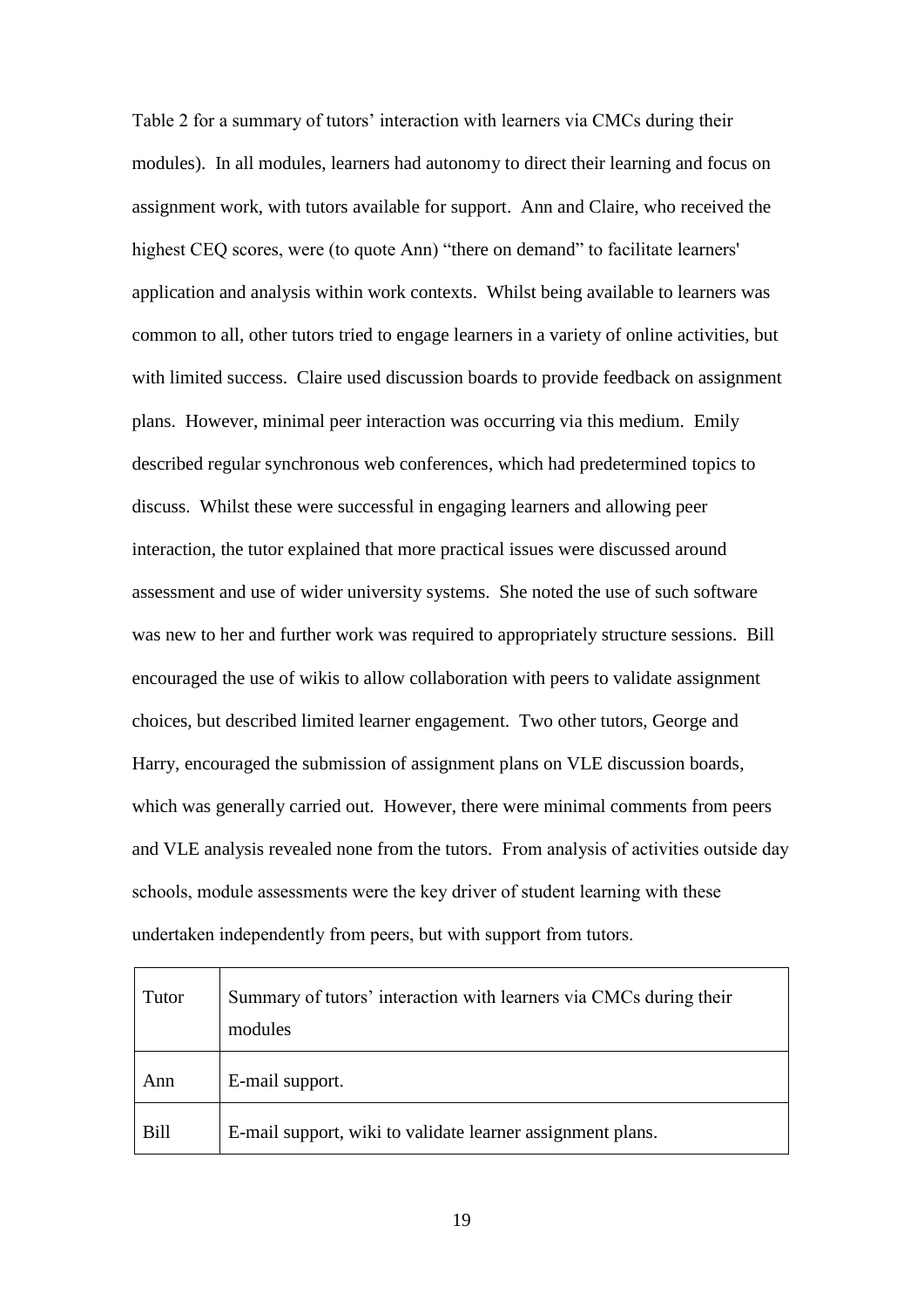| Claire | E-mail support, learner assignment plans discussed on VLE discussion<br>boards.                                                                |
|--------|------------------------------------------------------------------------------------------------------------------------------------------------|
| Daisy  | E-mail support.                                                                                                                                |
| Emily  | E-mail support, online synchronous conferences, established a group on a<br>social networking site to aid induction and learner socialisation. |
| Frank  | E-mail support.                                                                                                                                |
| George | E-mail support, learner assignment plans added to VLE discussion<br>boards.                                                                    |
| Harry  | E-mail support, learner assignment plans added to VLE discussion<br>boards.                                                                    |

*Table 2. - Summary of tutors' interaction with learners via CMCs during their modules.*

High scores received on the CEQ scale Clear Goals and Standards (mean = 3.89) suggested learners knew what was expected and why they were studying a particular topic, with tutors indicating the relevance of activities at day schools. Bill was illustrative of all tutors here when outlining "what's in it for me" to learners, as activities and assignments were introduced. Learners had choice over assignment focus, and all were related to practice within their organisations. Assignments were problembased and generally case-method within learners' organisations, with examples being action research, analysis of a piece of legislation in context, and an evaluation of leadership and management structures.

All modules were structured around assessment strategies and this appeared appropriate for the needs of adult learners undertaking vocationally relevant degrees. This was evidenced from tutor comments during the interviews and analysis of VLE content, particularly module assessment guides. Modules included extensive formative assessment that involved review of an assignment plan and feedback on parts of draft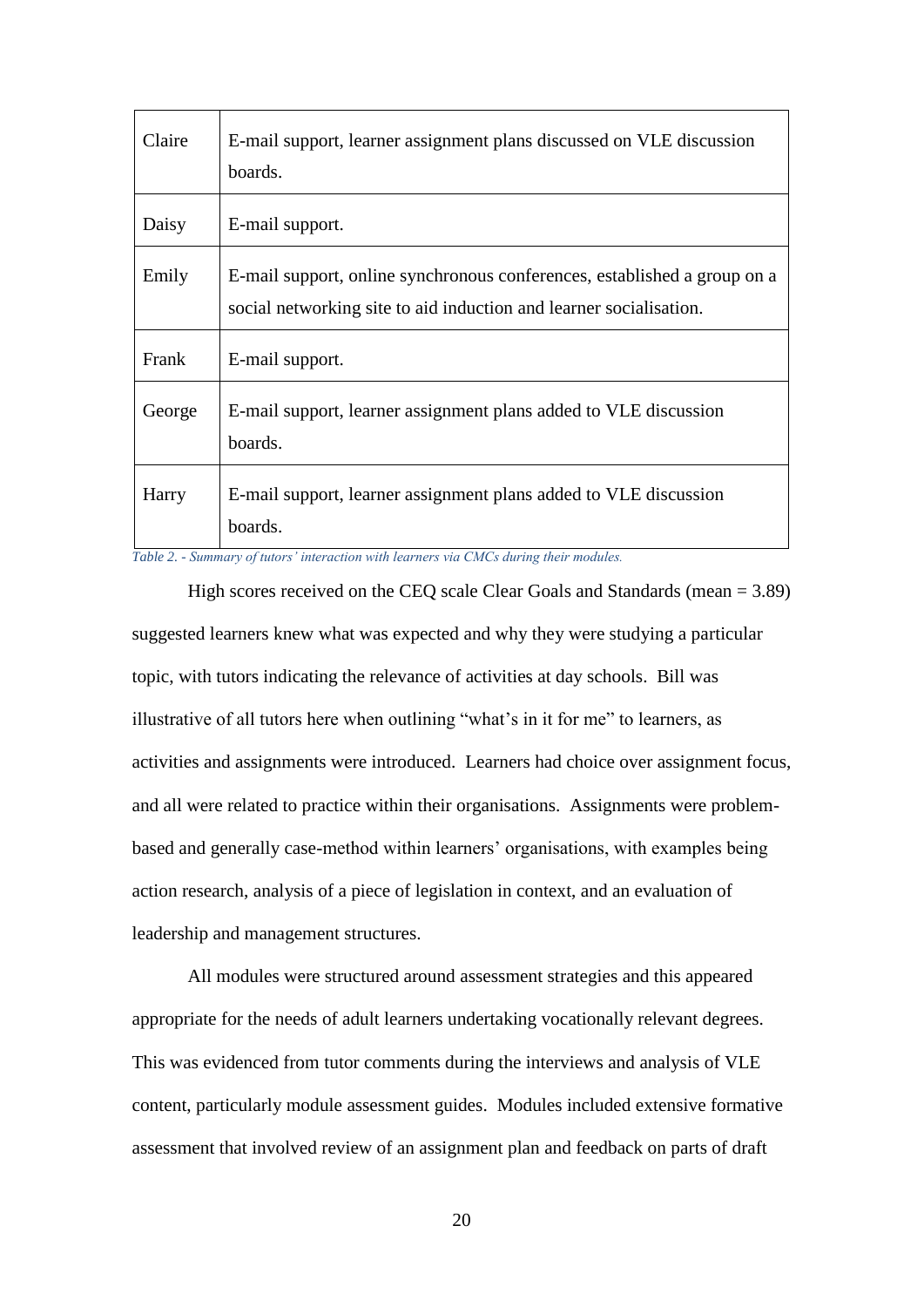assignments. Dates were established for each aspect of assessment and were generally structured around day schools, assignment plans being submitted at the second day school, for example. As stated above, all learners had choice over assignment focus and all were related to practice within their organisations. These two factors led all tutors to teach key principles but then allow learner contextualisation, principally through module assessment requirements. Ann was illustrative here when stating "the problem with a topic such as 'education and the law' is, depending on where the students were, there is no way we could put everything on a VLE or teach it at day schools", and this forced tutors into an assessment driven structure. Ann developed this point further when stating:

When the day schools were finished one of the first things I would do is go through the assessment...... and say right what I would like you to do before the next time I see you....... I would really like to see your case studies so I can begin formative feedback.

This was a common approach to structure modules around assessment requirements and appeared appropriate for learners, who are likely to be managing the competing pressures of work and family life. This structure enabled the spread of workload across a module, but was strengthened with tutor feedback throughout the assessment process.

Clear goals and standards were apparent from the above module structure, but also within detailed assessment briefs and, in a number of cases, use of exemplar material. George noted the motivational value of plans and exemplar work:

…that makes them feel better about doing things. They also like the idea about having a past example so that certainly helps motivate them.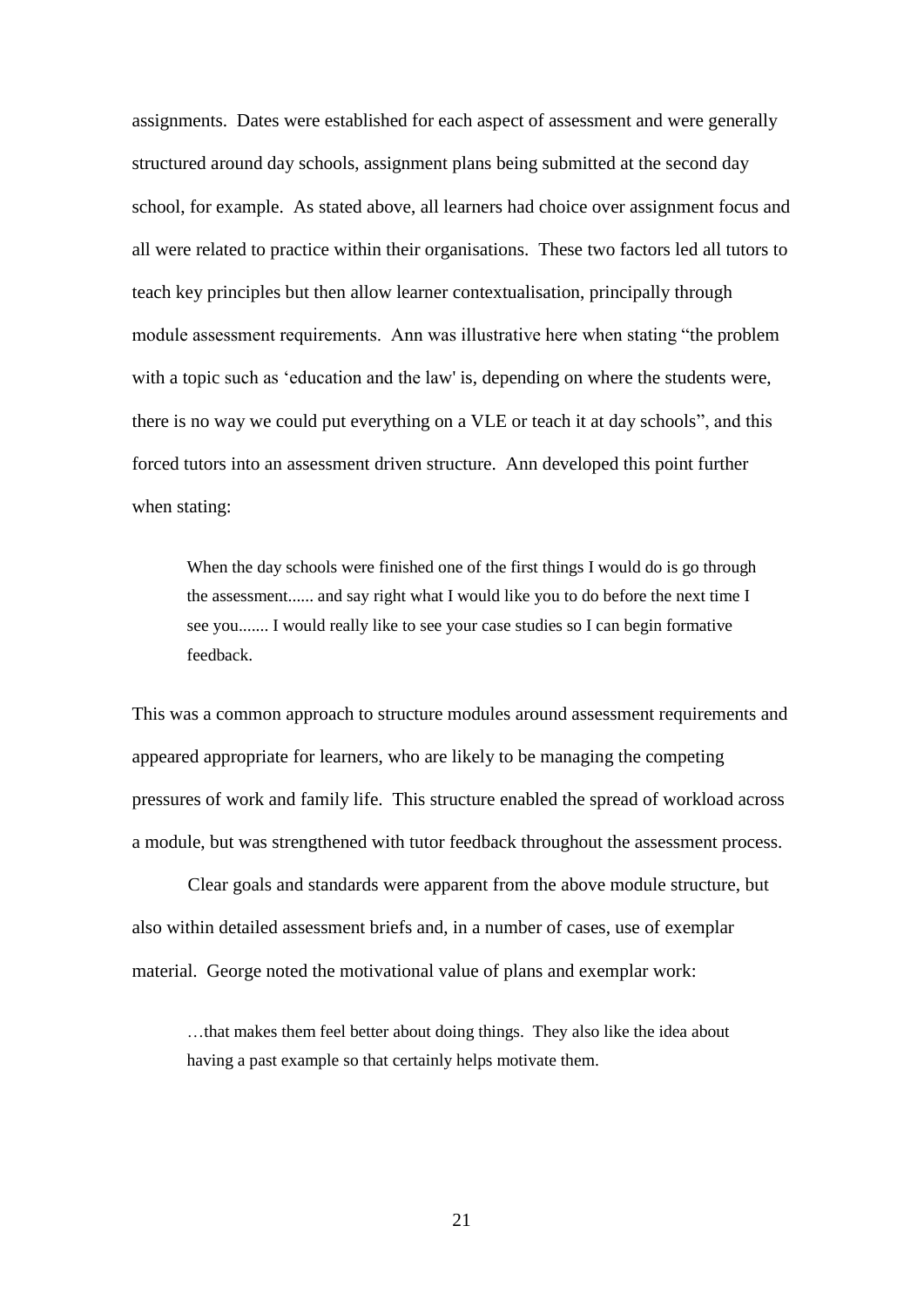This, again, indicated a common approach from tutors regarding an assessment driven structure to modules and the motivational effects that assessment briefs were described to have. This common structure was enhanced with timely and constructive feedback.

#### *Learner support*

The findings suggested PT, blended courses need to be flexible in terms of meeting learning outcomes, but have sufficient structure in their delivery for learners with competing pressures from work and family life. Research (Stubbs, Martin & Endlar, 2006) shows that to sustain the chosen teaching, learning and assessment, effective student support strategies need to be embedded within the programme structure. Whilst module design was centred around assessment strategies, active management of support, predominantly facilitated by e-mail, was described by tutors. Differing approaches to the provision of learner support, and the extent and nature of online learning activities, appeared to be factors in the differing tutor CEQ scores.

Five tutors, receiving the higher CEQ scores, outlined similar proactive strategies to support and encourage learners in meeting the formative and summative assessment requirements of modules. Formative assessment processes were monitored closely with e-mail, phone calls or "quick chats at day schools" (Claire) used to prompt learners and encourage dialogue. Emily's module required completion of a number of 'mini-projects' and she outlined monitoring learners' engagement and would "chase them up", if they were not in touch.

Common across all modules was learner support through feedback on formative assessments. This included feedback on assignment plans and draft reports. All tutors emphasised commitment to supporting learners through assessments, which was demonstrated through response times. Emily illustrated this when stating, 'the response times were really good this year, often in the morning that it arrived'. These learners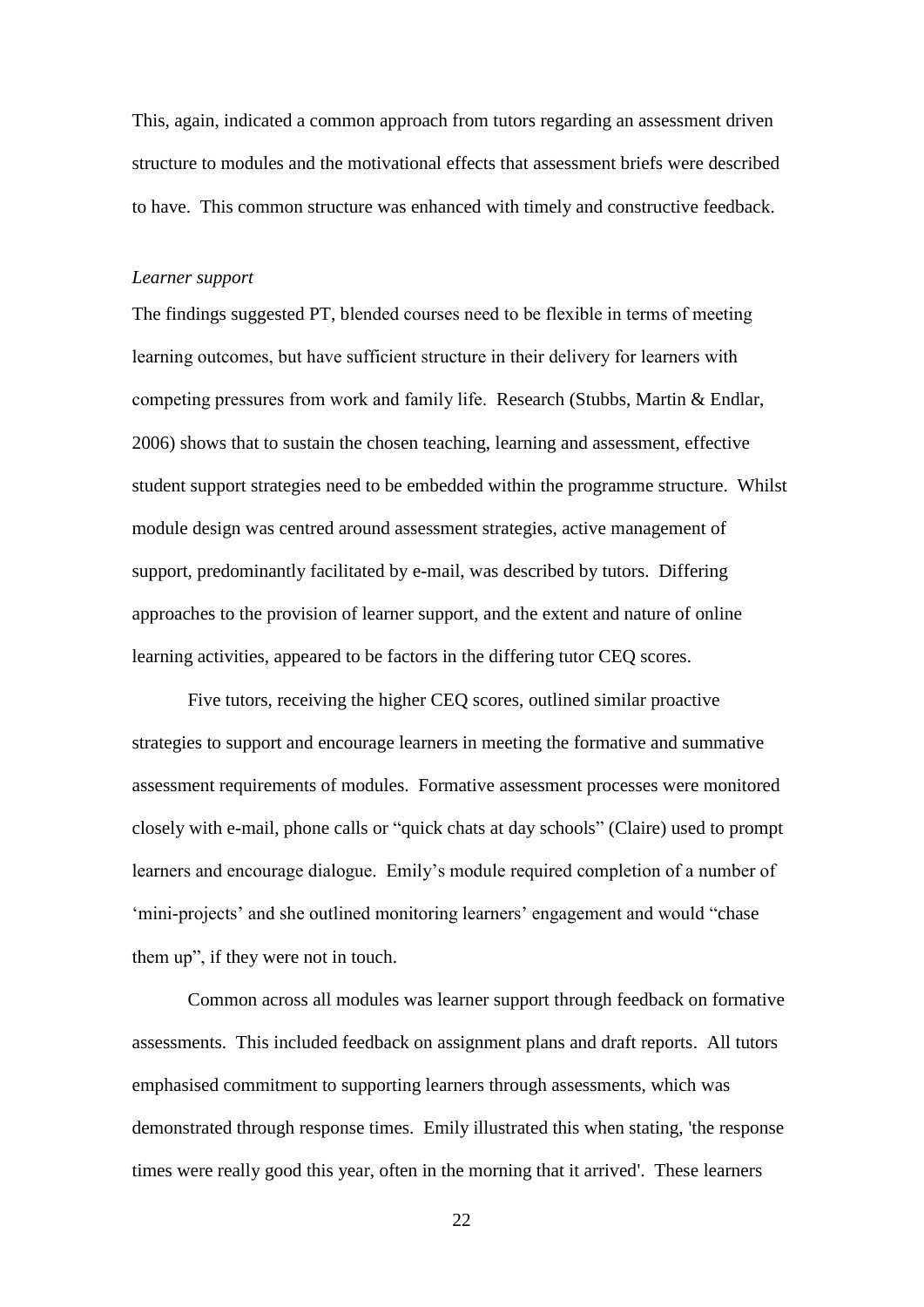appear to require a minimum level of support, which involves timely and constructive feedback to formative assessments, however, tutors receiving higher CEQ scores were more proactive in communicating. This was exemplified by Ann when stating:

I don't know if I am soft but when I tutor with blended [learning], I do regularly send students emails and try to keep regular contact and I also make it very clear that it is their responsibility to actually contact me.

Whilst illustrating a high level of support this comment highlights the expectations of tutor and learner roles set throughout the module and the value of e-mail in blended learning.

Student support mechanisms appeared most effective when facilitated by e-mail and not by other forms of computer-mediated communications (CMCs), such as wikis and discussion boards. Whilst this may be expected given e-mail's requirement of a personal response there appeared to be other factors influencing learner perceptions. The two tutors receiving the highest CEQ scores, Ann and Claire, both spoke enthusiastically about being available for learners, sending e-mails to check on progress and responding in a timely manner. They described such use of e-mail as motivating for learners. Similar feedback was received from other tutors about the value of e-mail in prompting and encouraging learners, however, other communication media, such as wikis and discussion boards, were less effective. In each case, contributions were not part of the summative mark received for the module and limited learner engagement was evident. This discussion suggests that learners prefer e-mail as a communication medium supported by a facilitative tutor. Learners could be engaged with their personal learning networks (PLNs) rather than the media suggested by module tutors. Or, for those adopting an instrumental approach to their studies, e-mail could provide the quickest and easiest support mechanism to successfully pass the module. An approach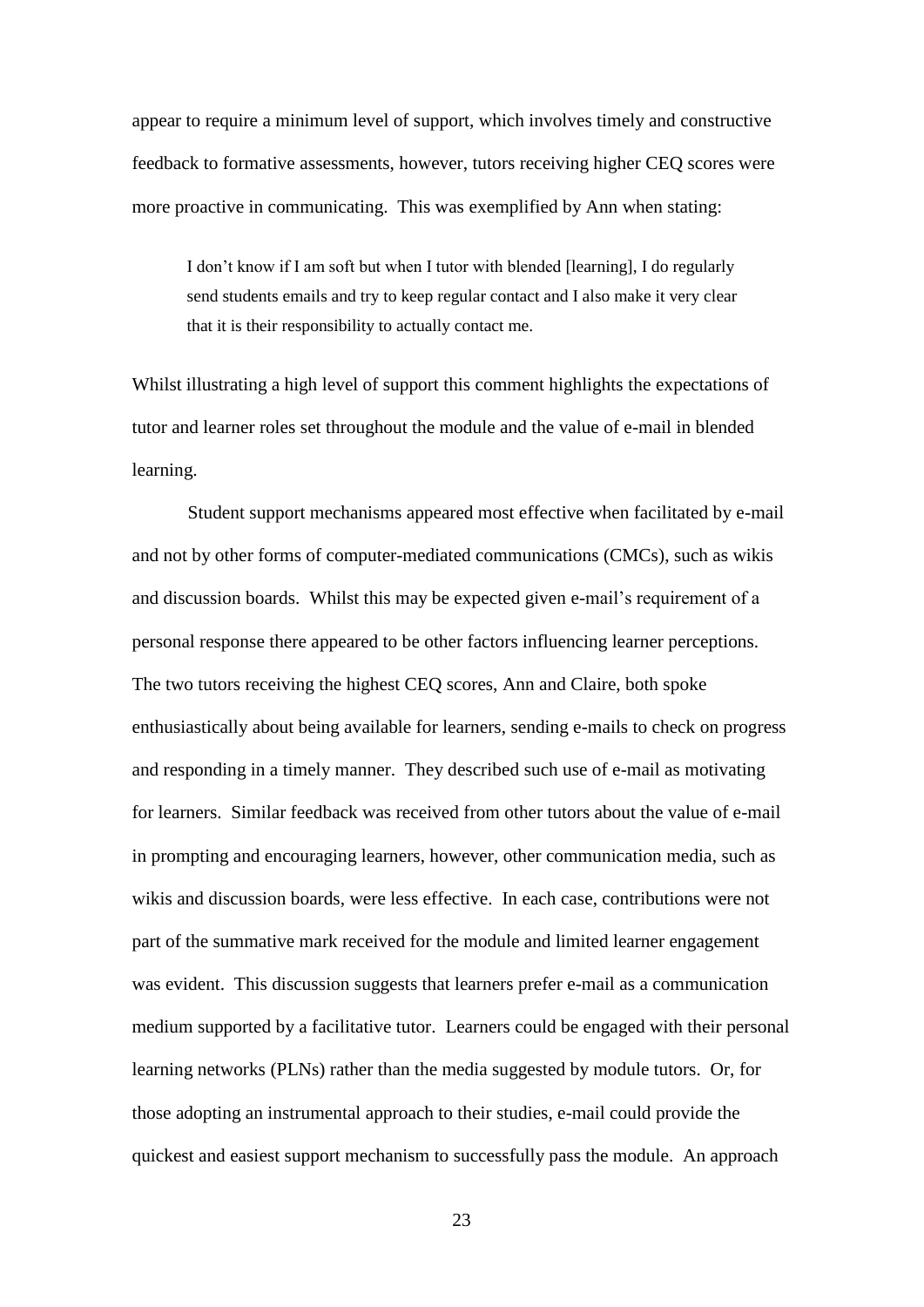to teaching, learning and assessment is now proposed that appears suitable for both these groups of adult learners.

#### **Discussion**

From the research outlined in the previous section, a module approach to teaching, learning, assessment and support for learners undertaking part-time (PT), vocational degrees is now presented. Constructivist models of e-learning predominantly promote opportunities for peer interaction within formal, online university learning environments. However, research into blended learning practices has repeatedly found such interaction challenging and ineffectual (Boelens, Wever & Voet, 2017; Smith & Hill, 2019) and this study concurs with this position. Given the rise of social media engagement within society (Dabbagh & Kitsantas, 2012) and the use of personal learning networks (PLNs) (Wheeler, 2015), there are challenges for tutors in blended and online contexts to provide such opportunities for social constructivist learning experiences. As a result, an alternative approach for a social media rich external environment is outlined that considers the needs of adult learners, particularly around their potential desire for self-directed study.

An important part of the module success was the congruent nature of teaching, learning and assessment. The common approach outlined shows alignment with the Individual Constructivist Perspective (ICP) (Mayes & de Freitas, 2007), which appears appropriate for learners studying PT, vocationally relevant degrees at a distance. The perspective highlights the achievement of active discovery where learners construct new ideas through hypothesis testing, with this apparent from the 'facilitative' teaching style adopted by all tutors at day schools, but was further evidenced through the problembased and case-method assessments common to all modules. The extent of learners working independently, particularly on module assessments, outside day schools,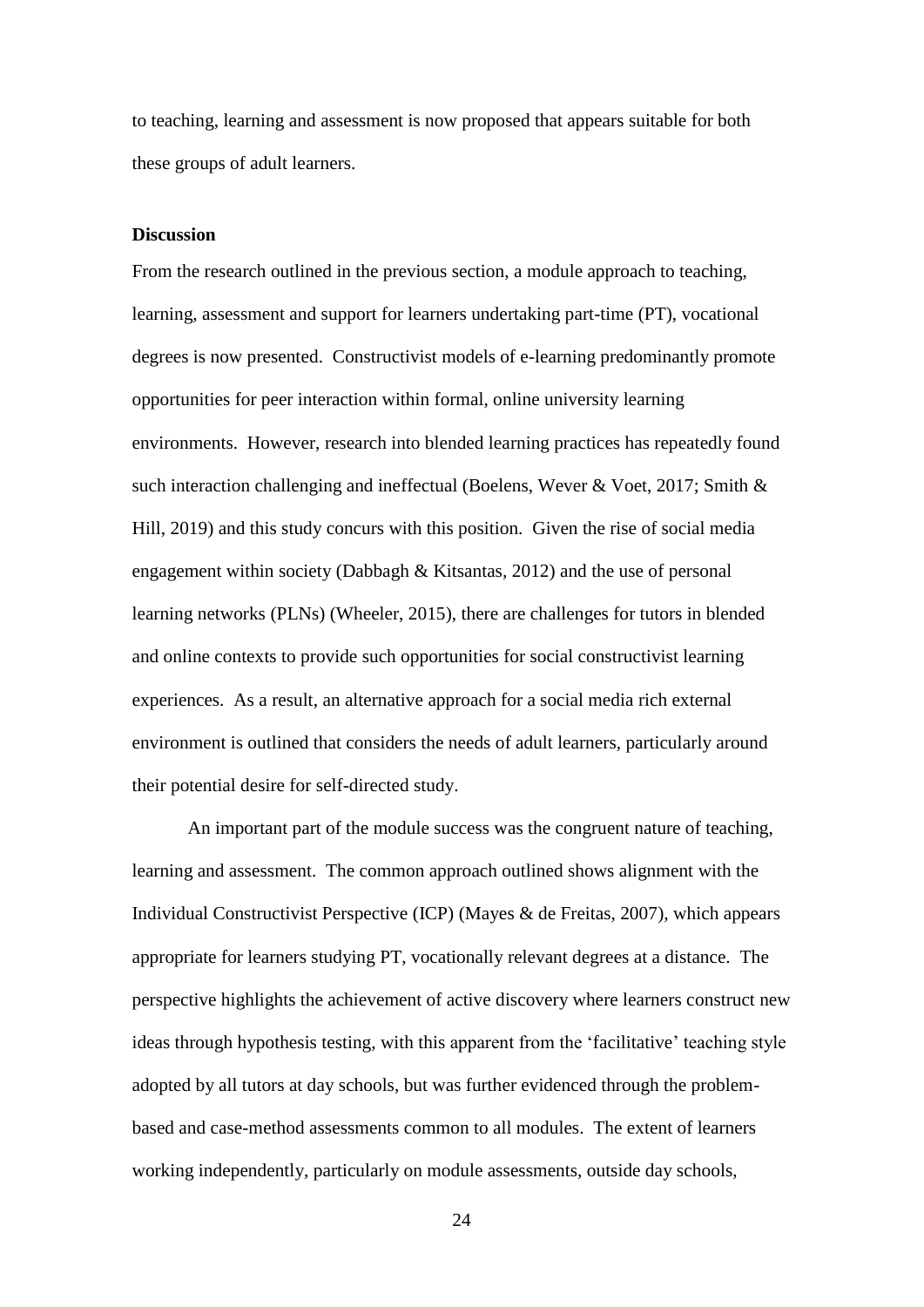resonates with individual constructivism as it was student-centred, whilst encouraging experimentation and application of theory to practice. Clear goals and standards were apparent in detailed assessment briefs and exemplar materials, with modules generally structured around assessment requirements, both formative and summative. Such a module structure appears appropriate for adult learners undertaking vocationally relevant degrees, whilst managing the influence of daily events, together with the pressures and time constraints of work. Further, having tutor support available, with assessment the focus of learner activities outside day schools, was associated with module success. It, potentially, provides space for learners to engage with external networks that could be supporting their vocationally related assessments.

This approach to teaching provides some structure and tutor facilitation, hence supporting adults in making the transition from dependent to self-directing learners (Knowles et al., 2015). However, there is scope for them to be responsible for their decisions on education (Knowles et al., 2015). This was particularly evident in learners having choice over assessment focus, with assignment work rooted in work problems, and their ability to work independently between face-to-face sessions. When considering Kenyon and Hase's (2013, p. 8) Heutagogical approach within a HE context, there were commonalities with the effective teaching suggested by an ICP approach, particularly around notions of a guided choice of topic, a guided approach to the proposed learning, and agreement on reporting progress. However, learners had no choice in the method of final assessment, which was dictated by the University.

In today's social media rich society, an Individual Constructivist Perspective approach (Mayes & de Freitas, 2007) could allow time for learners to draw on their own learning networks (Wheeler, 2015). It allows self-direction and a non-linear approach to learning, as suggested by Heutagogy, and access to a wealth of resources on the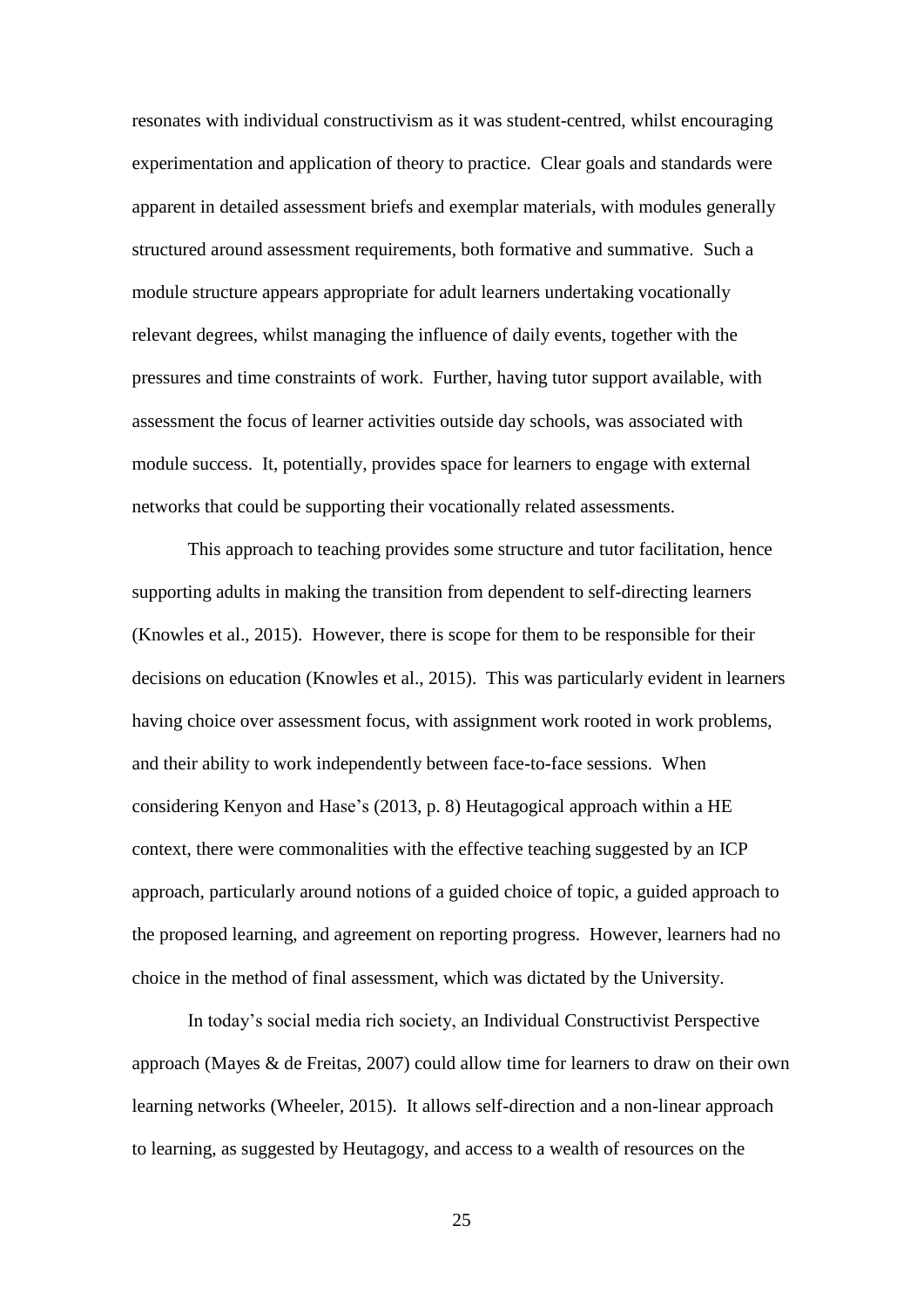internet and in networks. Further, this approach provides some structure and support for learners, which can help mitigate Wheeler's (2015, p. 40) concern regarding the quality, reliability and provenance of content of information found in such environments. The tutor's role in developing both digital literacies and traditional academic skills, such as evaluating a source's validity, appear vital when adopting this teaching approach.

Although this is small-scale research focussed solely within an education disciplinary area, it has found that the ICP provides a relevant theoretical base as relevant for these particular learners in this blended learning context. Although Mayes and de Freitas' (2007) perspective lacks a strong empirical base, its development from existing teaching and learning theory, namely Biggs' (2003) Constructive Alignment Model, strengthens the perspective's value.

An interesting finding from this research is learners' motivations for undertaking study and the effect this could have had on their engagement with tutors and peers on the modules. Instrumental motives, such as promotional opportunities, could be influencing both their choice of, and approach to, study. The research found e-mail was a common communication medium and this level of tutor support would be the easiest and quickest method for an instrumental learner to successfully complete a module to a standard of their satisfaction. More intrinsically motivated learners could be engaged in discussions, debates and sharing learning experiences within their PLNs. Significantly, whether learners adopted an intrinsic or instrumental approach to study, they did not engage in peer collaboration within the formal confines of their HE module.

#### **Acknowledgments**

I wish to thank Professor Kevin Orr and Professor Lyn Tett for their helpful comments on an earlier version of this article.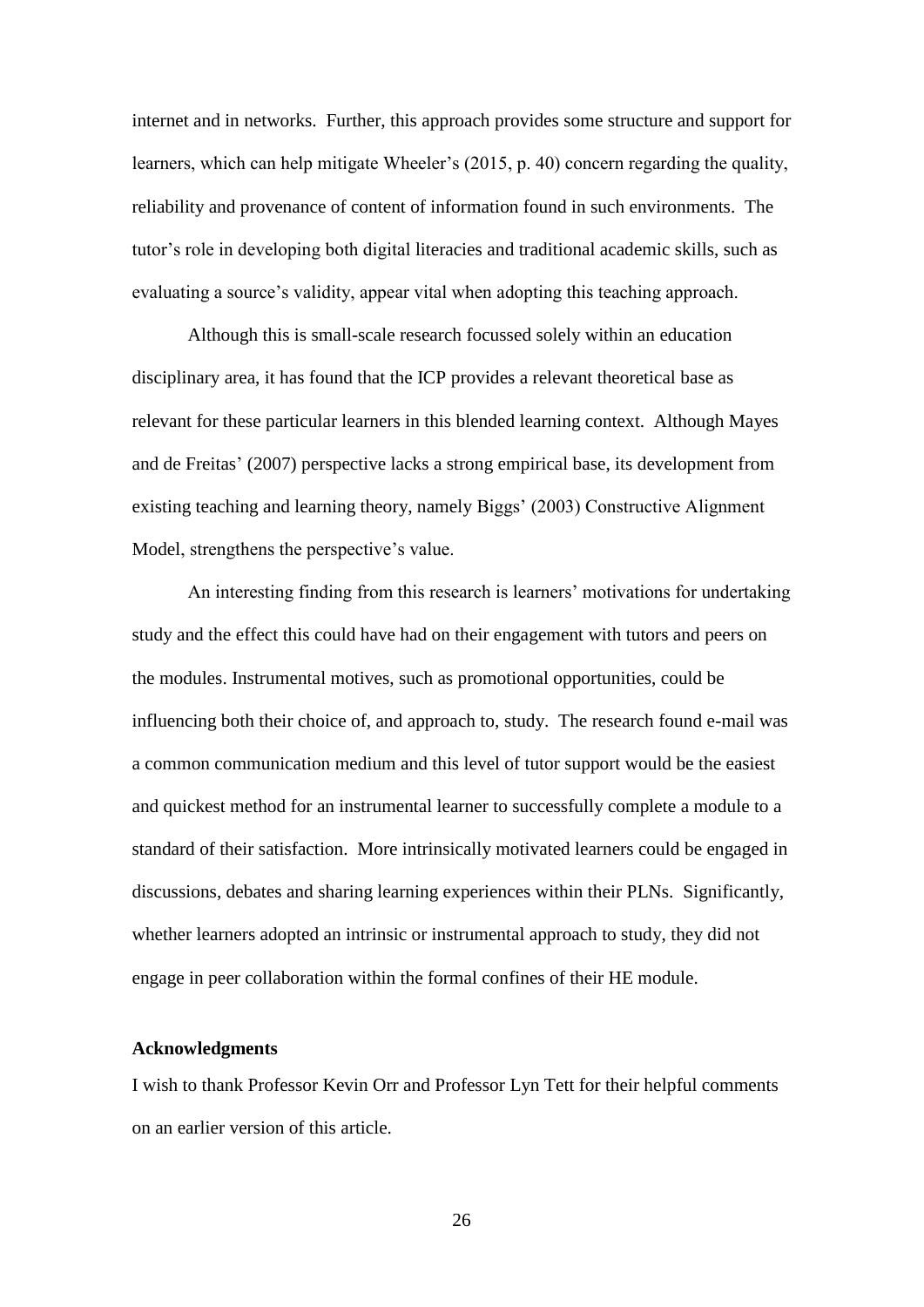#### **References**

- Anderson, T. (2016). Theories for learning with emerging technologies. In G. Veletsianos (Ed.), *Emergence and innovation in digital learning: Foundations and applications* (pp. 35–50). Edmonton, Canada: Athabasca University Press.
- Ausburn, L.J. (2004). Course design elements most valued by adult learners in blended online education environments: An American perspective. *Educational Media International*, *41*, 327-337. doi: 10.1080/0952398042000314820
- Bailey, C.J., & Card, K.A. (2009). Effective pedagogical practices for online teaching: Perception of experienced instructors. *Internet and Higher Education*, *12*(3-4), 152-155. doi: 10.1016/j.iheduc.2009.08
- BERA. (2011). *Ethical guidelines for educational research*. Nottingham: British Educational Research Association.
- Biggs, J. (2003). *Teaching for quality learning at university* (2<sup>nd</sup> ed.). Maidenhead: Open University Press.
- Blaschke, L.M. (2012). Heutagogy and lifelong learning: A review of heutagogical practice and self-determined learning. *The International Review of Research in Open and Distributed Learning*, *13*(1), 56-71. doi: 10.19173/irrodl.v13i1.1076
- Boelens, R., De Wever, B., & Voet, M. (2017). Four key challenges to the design of blended learning: A systematic literature review. *Educational Research Review*, *22*, 1-18. doi: 10.1016/j.edurev.2017.06.001
- Bryman, A. (2004). *Social research methods* (3<sup>rd</sup> ed.). Oxford: Oxford University Press.
- Casquero, O., Ovelar, R., Romo, J., Benito, M., & Alberdi, M. (2016). Students' personal networks in virtual and personal learning environments: A case study in higher education using learning analytics approach. *Interactive Learning Environments*, *24*(1), 49-67. doi: 10.1080/10494820.2013.817441
- Coetzee, M. (2014). Exploring the mediating role of graduate attributes in relation to academic self-directedness in open distance learning. *Higher Education Research & Development*, *33*(6), 1085-1098. doi: 10.1080/07294360.2014.911260
- Creswell, J.W., & Plano Clark, V.L. (2007). *Designing and conducting mixed methods research*. London: Sage Publications.
- Dabbagh, N., & Kitsantas, A. (2012). Personal learning environments, social media, and self-regulated learning: A natural formula for connecting formal and informal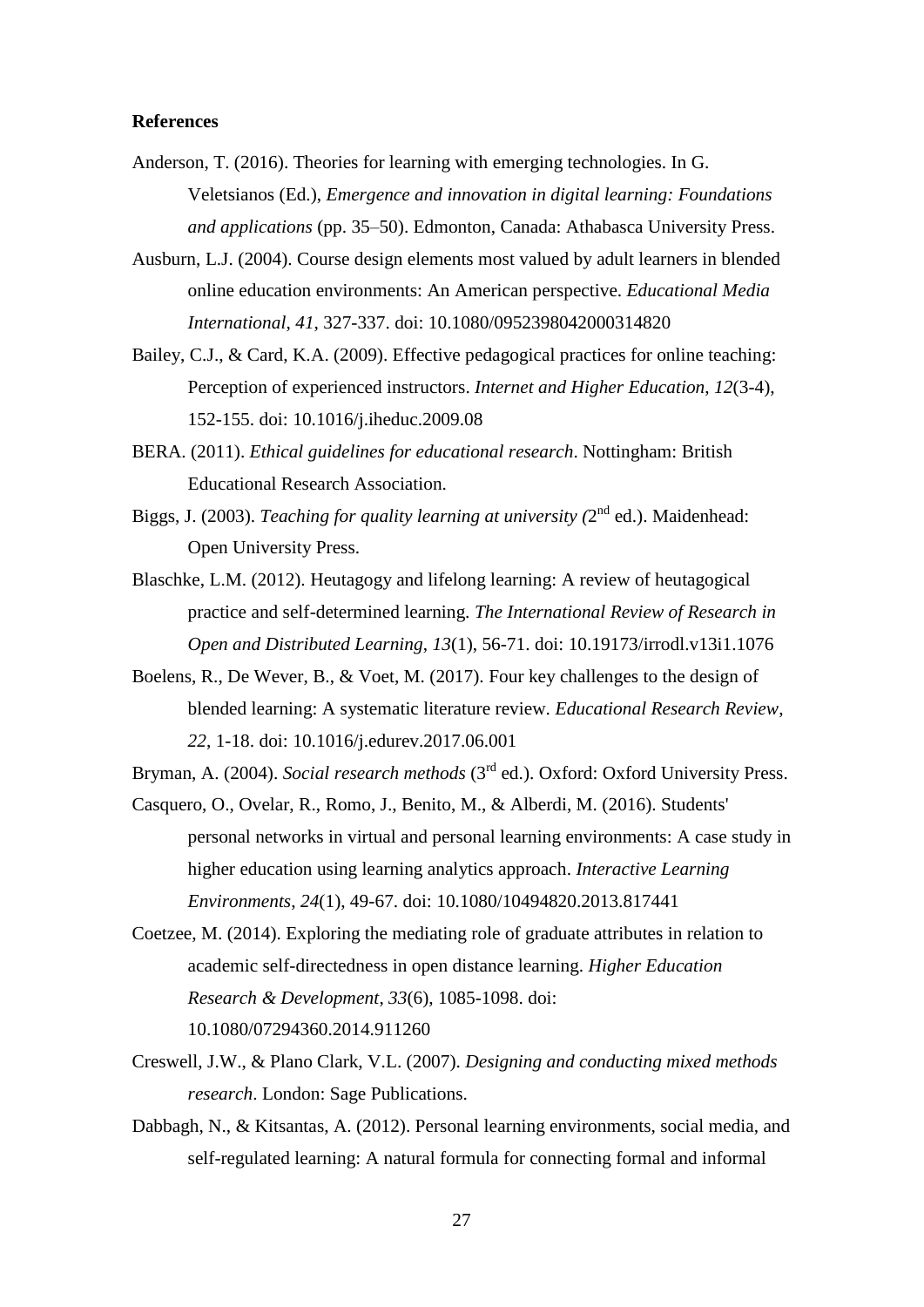learning. *Internet and Higher Education*, *15*(1), 3-8. doi: 10.1016/j.iheduc.2011.06.002

- De George-Walker, L., & Keeffe, M. (2010). Self-determined blended learning: A case study of blended learning design. *Higher Education Research & Development*, *29*(1), 1-13. doi: 10.1080/07294360903277380
- Feinstein, L., Anderson, T.M., Hammond, C., Jamieson, A., & Woodley, A. (2007). *The social and economic benefits of part-time, mature study at Birkbeck College and the Open University*. Milton Keynes: Open University.
- Fox, R. (2001). Constructivism examined. *Oxford Review of Education*, *27*(1), 23-35. doi: 10.1080/03054980125310
- Garrison, D.R., & Kanuka, H. (2004). Blended learning: Uncovering its transformative potential in higher education. *The Internet and Higher Education*, *7*, 95–105. doi: 10.1016/j.iheduc.2004.02.001
- Halverson, L.R., Graham, C.R., Spring, K.J., Drysdale, J.S., & Henrie, C.R. (2014). A thematic analysis of the most highly cited scholarship in the first decade of blended learning research. *The Internet and Higher Education*, *20*, 20-34. doi: 10.1016/j.iheduc.2013.09.004
- Hew, K.F., Lan, M., Tang, Y., Jia, C., & Lo, C.K. (2019). Where is the "theory" within the field of educational technology research? *British Journal of Educational Technology*, *50*(3), 956-971. doi: 10.111/bjet.12770
- Holley, D., & Oliver, M. (2010). Student engagement and blended learning: Portraits of risk. *Computers & Education*, *54*, 693-700. doi: 10.1016/j.compedu.2009.08.035
- Kember, D. (1997). A reconceptualisation of the research into university academics' conceptions of teaching. *Learning and Instruction*, *7*(3), 255-275. doi: 10.1016/S0959-4752(96)00028-X
- Kenyon, C., & Hase, S. (2013). Heutagogy fundamentals. In S. Hase & C. Kenyon (Eds.), *Self-determined learning: Heutagogy in action* (pp. 7-18). London: Bloomsbury.
- King, N. (2004). Using templates in the thematic analysis of text. In C. Cassell  $& G$ . Symon (Eds.), *Essential guide to qualitative methods in organisational research* (pp. 256-271). London: Sage Publications.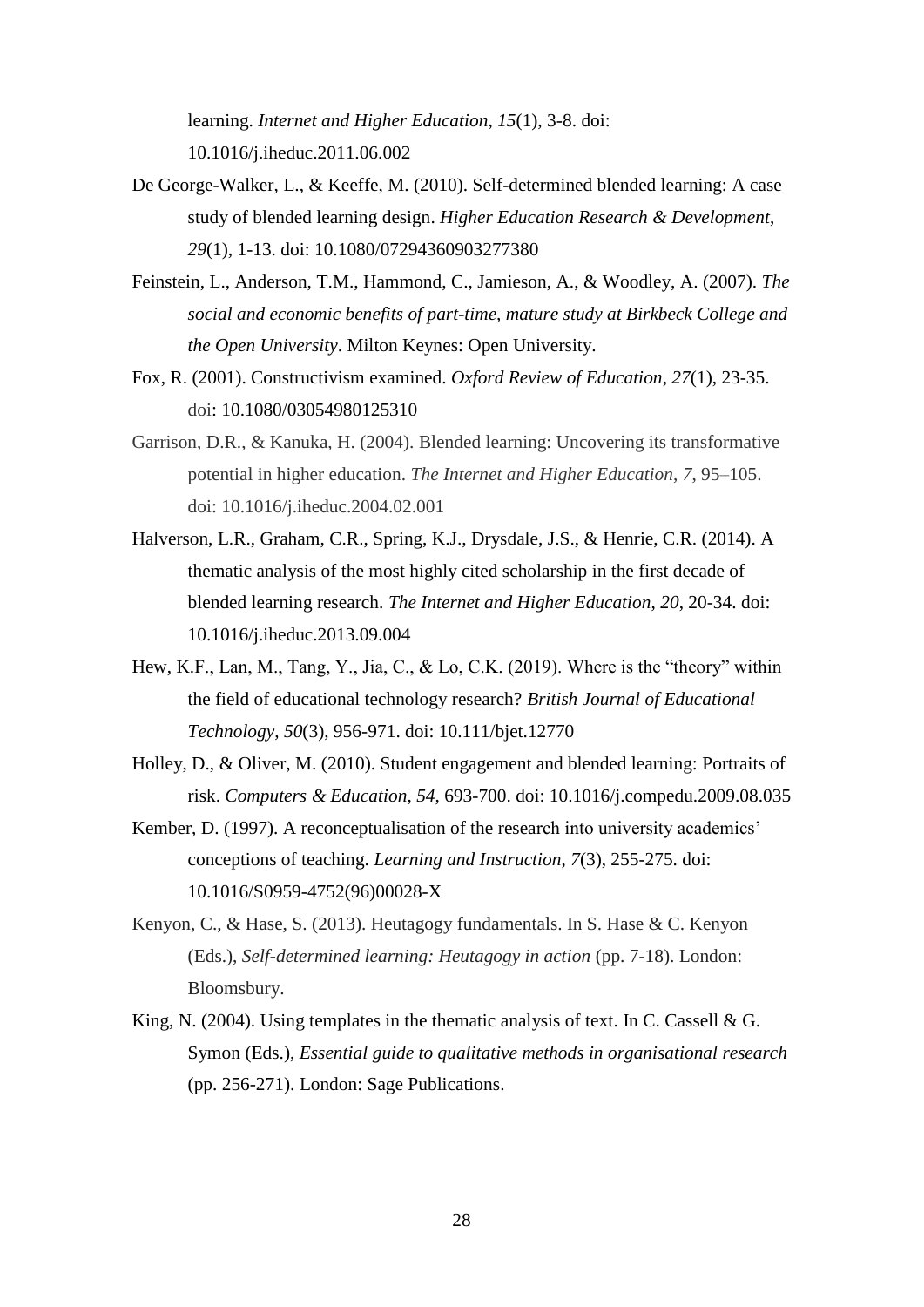- Knowles, M.S., Holton, E.F., & Swanson, R.A. (2015). *The adult learner: The*  definitive classic in adult education and human resource development (8<sup>th</sup> ed.). Oxford: Routledge.
- Kreber, C. (2003). The relationship between students' course perception and their approaches to studying in undergraduate science courses: A Canadian experience. *Higher Education Research and Development*, *22*, 57-70. doi: 10.1080/0729436032000058623
- Manuti, A., Pastore, S., Scardigno, A.F., Giancaspro, M.L., & Morciano, D. (2015). Formal and informal learning in the workplace: a research review. *International Journal of Training and Development*, *19*(1), 1-17. doi: 10.1111/ijtd.12044
- Mayes. T., & de Freitas, S. (2007). Learning and e-learning: the role of theory. In H. Beetham & R. Sharpe (Eds.), *Rethinking pedagogy for a digital age: Designing and delivering e-learning* (pp. 13-25). Abingdon, Oxfordshire: Routledge.
- McDonald, P.L. (2014). Variation in adult learners' experiences of blended learning in higher education. In A.G. Picciano, C.D. Dziuban & C.R. Graham (Eds.), *Blended learning: Research perspectives* (pp. 215-234). New York: Routledge.
- Murphy, L.M., Shelley, M.A., White, C.J., & Baumann, U. (2011). Tutor and student perceptions of what makes an effective distance language teacher. *Distance Education*, *32*(3), 397-419. doi: 10.1080/01587919.2011.610290
- Ramsden, P. (1991). A performance indicator of teaching quality in higher education: The Course Experience Questionnaire. *Studies in Higher Education*, *16*, 129- 150. doi: 10.1080/03075079112331382944
- Richardson, J.T.E. (2009). The attainment and experiences of disabled students in distance education. *Distance Education*, *30*(1), 87-102. doi: 10.1080/01587910902845931
- Ruge, G., Tokede, O., & Tivendale, L. (2019). Implementing constructive alignment in higher education–cross-institutional perspectives from Australia. *Higher Education Research & Development*, *38*(4), 833-848. doi: 10.1080/07294360.2019.1586842
- Salmon, G. (2011). *E-moderating: The key to teaching & learning online* (3<sup>rd</sup> ed.). London: RoutledgeFalmer.